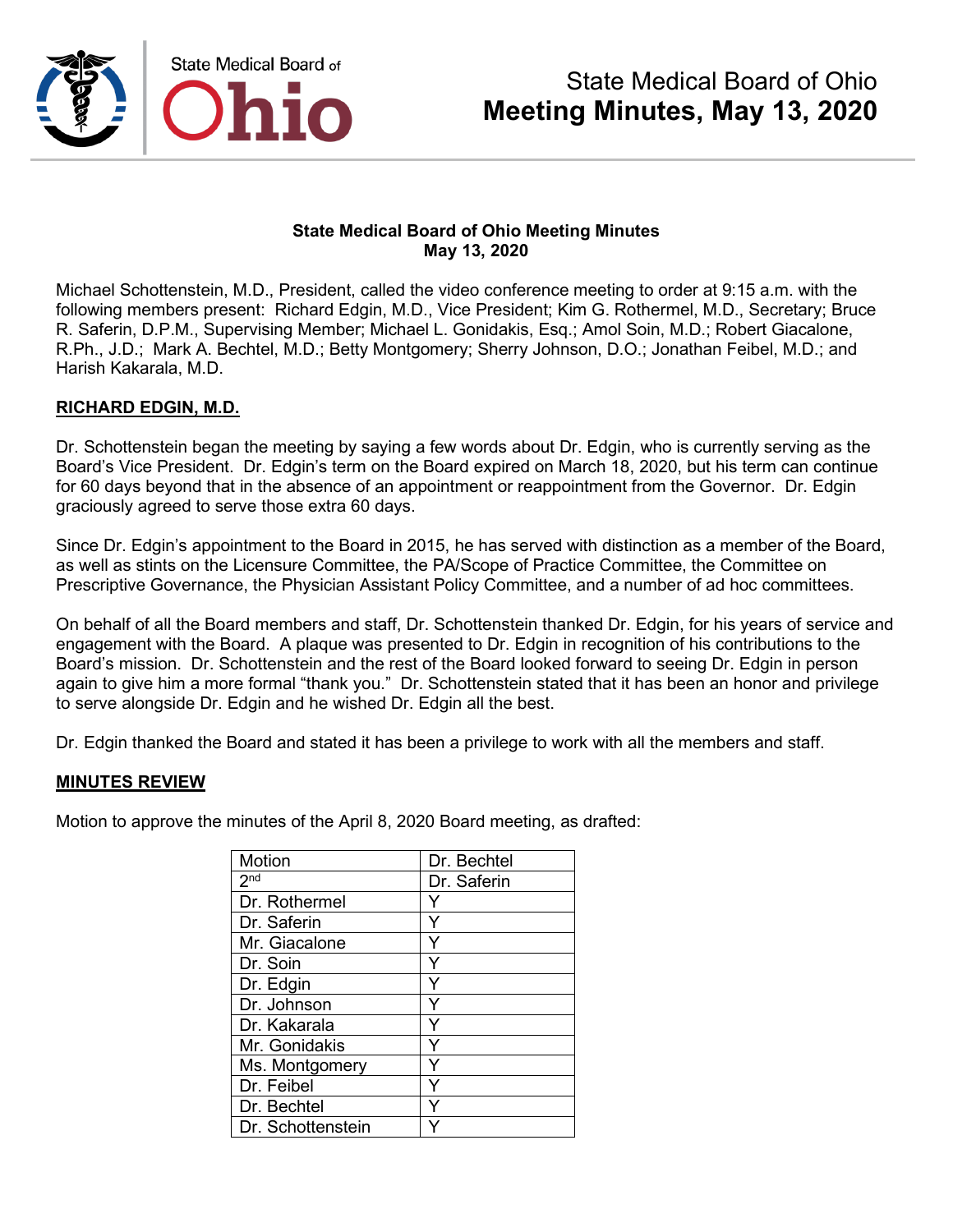The motion carried.

### **REPORTS AND RECOMMENDATIONS**

Dr. Schottenstein asked the Board to consider the Reports and Recommendations appearing on the agenda. He asked if each member of the Board received, read and considered the Hearing Record; the Findings of Fact, Conclusions and Proposed Orders; and any objections filed in the matters of: Trisha Annette Doran, M.D.; Marissa Maia Mertz, M.D.; and Vernon Proctor, M.D.. A roll call was taken:

| Dr. Rothermel     |  |
|-------------------|--|
| Dr. Saferin       |  |
| Mr. Giacalone     |  |
| Dr. Soin          |  |
| Dr. Edgin         |  |
| Dr. Johnson       |  |
| Dr. Kakarala      |  |
| Mr. Gonidakis     |  |
| Ms. Montgomery    |  |
| Dr. Feibel        |  |
| Dr. Bechtel       |  |
| Dr. Schottenstein |  |

Dr. Schottenstein further asked if each member of the Board understands that the Board's disciplinary guidelines do not limit any sanction to be imposed, and that the range of sanctions available in each matter runs from Dismissal to Permanent Revocation or Permanent Denial. A roll call was taken:

| Dr. Rothermel     |   |
|-------------------|---|
| Dr. Saferin       |   |
| Mr. Giacalone     |   |
| Dr. Soin          | ٧ |
| Dr. Edgin         |   |
| Dr. Johnson       |   |
| Dr. Kakarala      |   |
| Mr. Gonidakis     |   |
| Ms. Montgomery    |   |
| Dr. Feibel        |   |
| Dr. Bechtel       |   |
| Dr. Schottenstein |   |

Dr. Schottenstein further asked if each member of the Board understands that in each matter eligible for a fine, the Board's fining guidelines allow for imposition of the range of civil penalties, from no fine to the statutory maximum amount of \$20,000. A roll call was taken:

| Dr. Rothermel  |  |
|----------------|--|
| Dr. Saferin    |  |
| Mr. Giacalone  |  |
| Dr. Soin       |  |
| Dr. Edgin      |  |
| Dr. Johnson    |  |
| Dr. Kakarala   |  |
| Mr. Gonidakis  |  |
| Ms. Montgomery |  |
| Dr. Feibel     |  |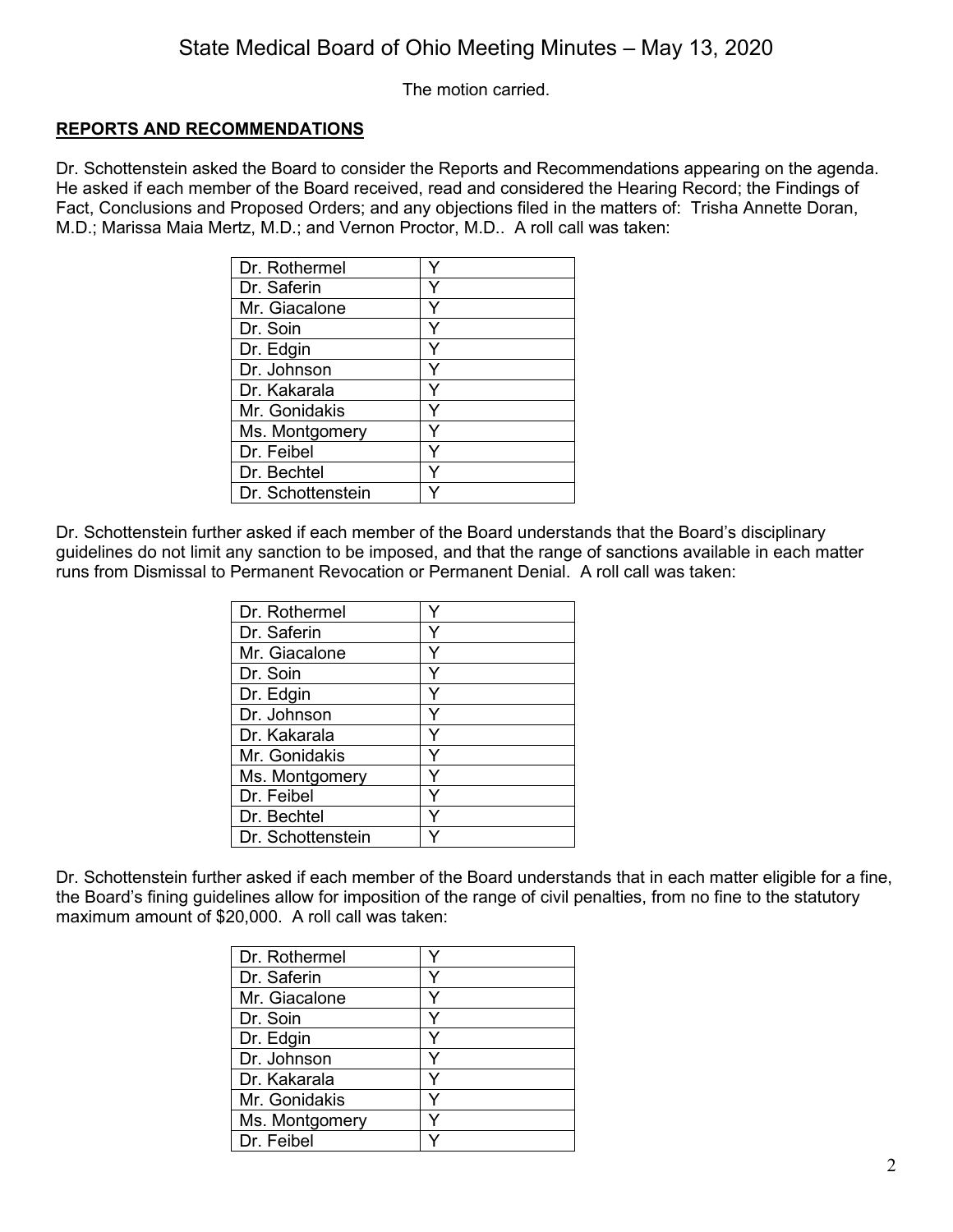| <b>Bechtel</b>    |  |
|-------------------|--|
| Dr. Schottenstein |  |

Dr. Schottenstein stated that in accordance with the provision in section 4731.22(F)(2), Ohio Revised Code, specifying that no member of the Board who supervises the investigation of a case shall participate in further adjudication of the case, the Secretary and Supervising Member must abstain from further participation in the adjudication of any disciplinary matters. In the disciplinary matters before the Board today, Dr. Rothermel served as Secretary and Dr. Saferin served as Supervising Member. In addition, Dr. Bechtel served as Secretary and/or Supervising member in the matter of Dr. Doran.

During these proceedings, no oral motions were allowed by either party. No respondent on today's agenda have requested to address the Board during this video conference meeting. The respondents and their attorneys are still viewing the meeting remotely and have a number to call in the event of an emergency or procedural concern.

### **Trisha Annette Doran, M.D.**

Dr. Schottenstein directed the Board's attention to the matter of Trisha Annette Doran, M.D. Objections have been filed and were previously distributed to Board members. Mr. Porter was the Hearing Examiner.

Dr. Schottenstein stated that a request to address the Board has been filed on behalf of Dr. Doran. Five minutes will be allowed for that address.

Dr. Doran was represented by her attorney, Eric Plinke.

Mr. Plinke stated that this case involves the termination of Dr. Doran's privileges with a Veteran's Affairs (VA) hospital. Mr. Plinke stated that these cases are rare and somewhat unusual because they always present some difficulties with obtaining medical records. Mr. Plinke asked the Board to remember that this is a bootstrap case based on the VA's actions, not a medical records case or a minimal standards of care case.

Mr. Plinke opined that this case is similar to that of Venkanna Kanna, M.D., in that it involves an employment relationship that became fractured, as well as various allegations about clinical practice. Unlike Dr. Kanna's case, the matter of Dr. Doran only involves one patient. Given similarities between these matters, Mr. Plinke felt that a similar outcome is warranted, as the Hearing Examiner has recommended.

Mr. Plinke continued that this case has the hallmarks of an employment relationship that has gone bad. Mr. Plinke noted the many years of performance evaluations and clinical data that support what the evaluations stated, that Dr. Doran is an outstanding physician and she performed at very high level. However, there was friction in Dr. Doran's relationship with her supervisor, who made the initial charges against her.

Following Dr. Doran's termination event, she took position with one of the experts she had worked with, which Mr. Plinke felt was indicative of Dr. Doran's abilities. Dr. Doran has displayed a high level of clinical performance and has had good outcomes in her new employment. Mr. Plinke agreed with the Hearing Examiner that the criticisms of Dr. Doran in this case are an aberration and are not reflective of her career as a whole.

Dr. Doran stated that she also agrees with the Hearing Examiner that the VA's actions in revoking her privileges was an aberration and does not represent her medical abilities. Dr. Doran stated that the evidence proves that in more than six years at the local VA hospital she provided excellent, very safe patient care. Dr. Doran stated that in 2014 her supervisor began treating her differently and she actively opposed his unfair treatment at that time. This caused significant friction and, in Dr. Doran's belief, resulted in her supervisor looking for an opportunity to force Dr. Doran out of the VA.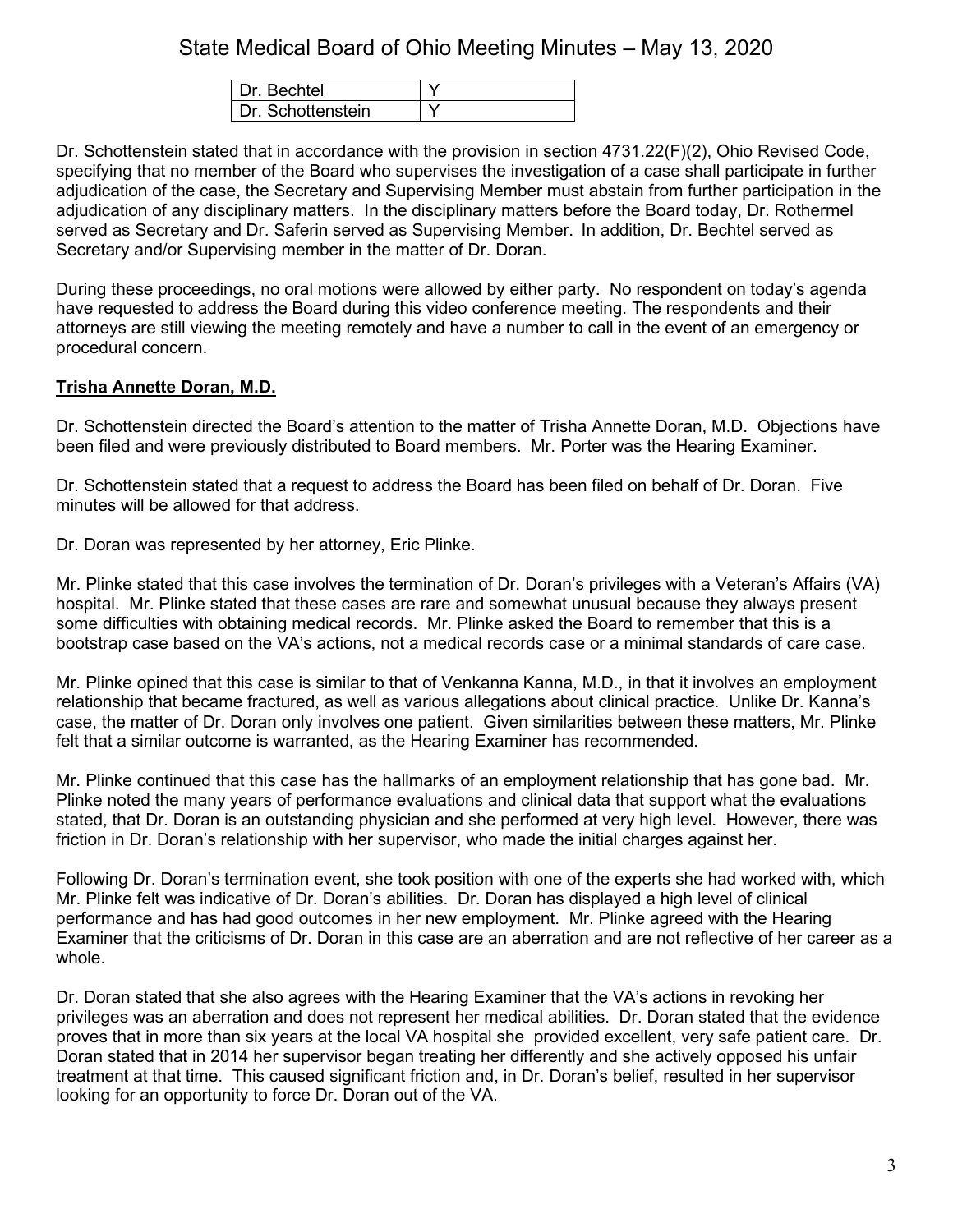Dr. Doran continued that in 2015 one of her patients experienced a sedation reaction. Specifically, the patient became stiff after receiving sedation. Dr. Doran stated that that reaction only happens with rigid chest syndrome, an idiopathic reaction that could be and normally would be completely reversed within seconds. However, in this instance the VA had recently changed the location of the reversal agent. This created a significant delay in the rescue efforts by Dr. Doran and the nursing team. Dr. Doran called a Code Blue and tended to the patient while the nurses were obtaining the reversal medications from the locked pyxis. Upon arrival, the code blue team took over the patient's care and instructed the room not to administer the Narcan that Dr. Doran had ordered. Instead, the patient was intubated, and it was this intubation that required the patient to be transferred to an outside non-VA hospital.

Dr. Doran stated that her supervisor took advantage of the patient's outside hospitalization and initiated a suspension against her, despite the fact that the supervisor agreed that before this time there had been no issues with Dr. Doran's clinical skills or patient safety record. The supervisor made multiple additional allegations against Dr. Doran that were not sustained. Dr. Doran also noted that many outside hospitals, including another VA hospital's gastroenterology supervisor, all supported her care decisions. Dr. Doran stated that at that point the employment relationship between herself and her supervisor was not retrievable and the VA agreed to remove Dr. Doran. In that process, the VA also revoked Dr. Doran's privileges.

Regarding the patient, Dr. Doran visited him in the hospital a day or two later. At that time, the patient was alert, eating, smiling, and was indicating a desire to go home soon. At that point, the patient had no sustained damage or injuries. However, a few days later the patient experienced other issues at the hospital that were not related to his care at the VA hospital, and these issues necessitated a longer stay.

In summary, Dr. Doran stated that due to this patient's noticeable rigidity after receiving sedation, Dr. Doan believed he experienced rigid chest syndrome, an unexpected and idiopathic reaction. Dr. Doran had used a standard weight-based sedation dose, the exact same dose the patient had received on multiple prior occasions without incident. Dr. Doran disagreed that this one sedation reaction should have resulted in the revocation of her privileges. However, Dr. Doran stated that regardless of the impropriety of the VA's actions against her, a patient was harmed and she will forever be deeply regretful for his harm.

Dr. Schottenstein asked if the Assistant Attorney General wished to respond. Mr. Wilcox stated the he wished to respond.

Mr. Wilcox stated that the facts in this matter are clear of the documentation in the hearing record. Dr. Doran's VA privileges were formerly suspended and later revoked in a formal action wherein she was notified of the allegations against her and given due process. The VA has determined that Dr. Doran erred in the treatment of one patient in January 2015 and that approximately six weeks later she inappropriately documented in the patient's record that she made a verbal order for Narcan. Although Dr. Doran has continued to dispute those determinations, they were subsequently upheld following an appeal process that included multiple layers of review.

Mr. Wilcox stated that pursuant to 4731.22(B)(24), Ohio Revised Code, the Board is authorized to pursue discipline when a physician's clinical privileges are revoked or terminated by the U.S. Department of Veterans Affairs. Mr. Wilcox disagreed with Mr. Plinke's statement that these cases are rare, noting that there have been several such cases during his career working with the Board. Mr. Wilcox noted that Dr. Doran has continually refused to accept responsibility for this matter and has continued to attempt to relitigate the issues that the VA has determined and upheld on appeal. Mr. Wilcox opined that Dr. Doran's failure to accept responsibility is an aggravating factor in this case, as well as the vulnerability of the patients and her refusal to acknowledge the wrongful nature of the conduct.

Mr. Wilcox agreed with the Hearing Examiner that the Board has no information that Dr. Doran has had any similar incident. Mr. Wilcox stated that the Board will have to determine if the aggravating factors in this matter warrant anything other than the reprimand that the Hearing Examiner has proposed.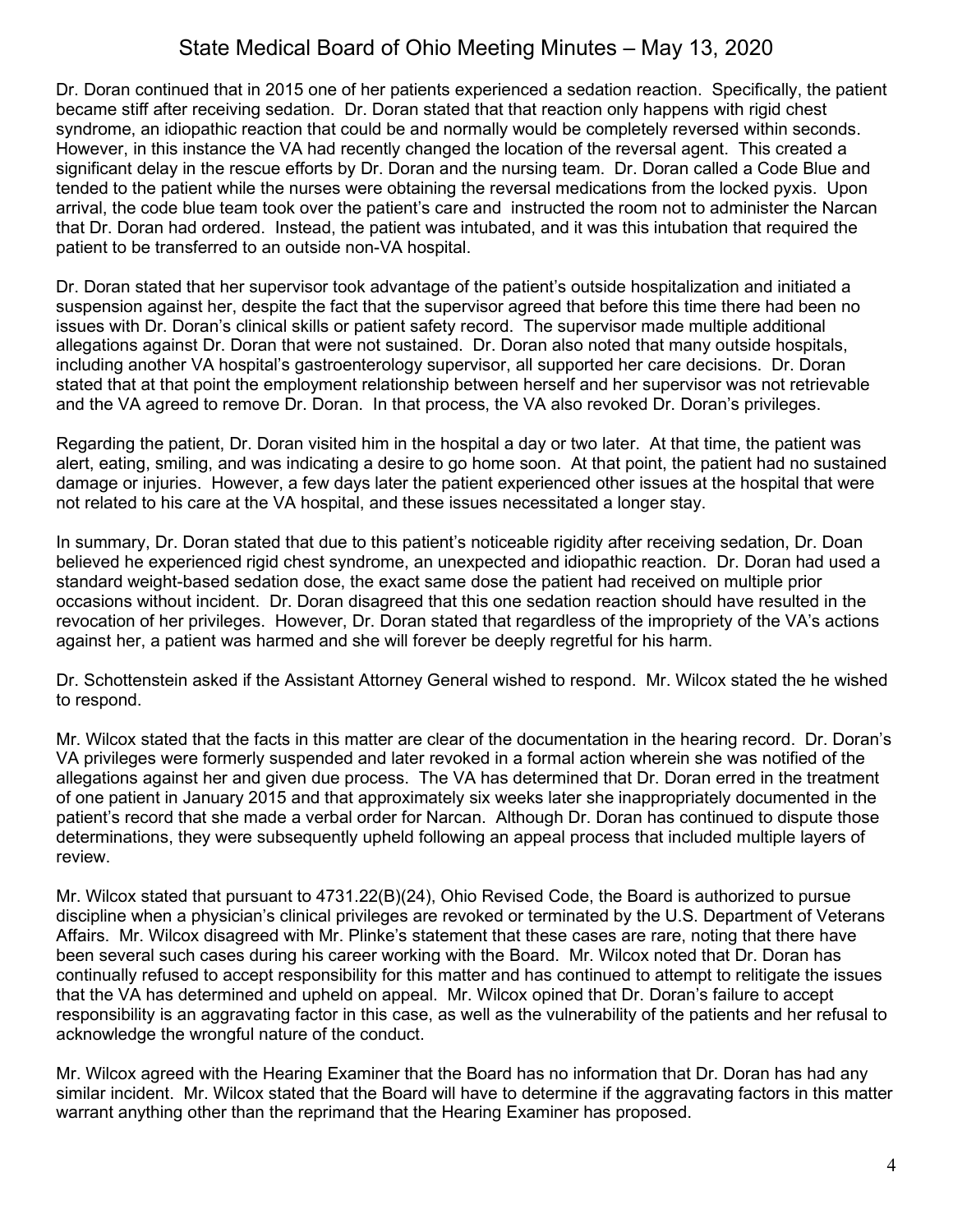Motion to approve and confirm the Proposed Findings of Fact, Conclusions, and Order in the matter of Dr. Doran:

| <b>Motion</b>            | Dr. Kakarala |
|--------------------------|--------------|
| $\boldsymbol{\gamma}$ nd | Dr. Johnson  |

Dr. Schottenstein stated that he will now entertain discussion in the above matter.

Dr. Schottenstein stated that this case is a bootstrap based on action take against Dr. Doran by the Veteran's Administration (VA). Dr. Schottenstein stated that this is not an occasion to relitigate the actions of the VA or weigh in regarding Dr. Doran's opinion that the VA had been unfair to her. Dr. Schottenstein added that this is also not a minimal standards case in which the Board assesses whether the doctor's practice of medicine fell within the minimal standards of care.

Dr. Schottenstein continued that this is a case of mitigation. The State has shown, and Dr. Doran has acknowledged, that her privileges were revoked by the VA ambulatory center. That action triggered potential disciplinary action on Dr. Doran's medical license pursuant to 4731.22(B)(24), Ohio Revised Code. The Board has the right to discipline Dr. Doran based solely on that violation, and therefore Dr. Schottenstein is confining himself to consideration of the possible aggravating or mitigating circumstances so as to avoid any procedural due process issues.

Dr. Schottenstein appreciated the distinction that defense counsel made between the employment action and the (B)(24) violation. Dr. Schottenstein noted the defense counsel's concern that the Medical Board, in its good-faith effort to obtain information that was not relevant to the peer review process, may have been erroneously provided such information by the VA. Dr. Schottenstein stated that either the VA made a mistake by releasing some of its peer review information to the Board, or the Hearing Examiner made a mistake by interpreting the information as peer review. Dr. Schottenstein felt that the Hearing Examiner did not make a mistake.

Dr. Schottenstein appreciated the Hearing Examiner's ruling that since it has been given this information, the Board is entitled to consider it because, having been released, the information is by definition no longer protected under the peer review process. However, Dr. Schottenstein commented that because he wants to be fair to Dr. Doran, it did not quite sit right with him to consider information that should not have been released to the Board. Dr. Schottenstein felt that he can base his opinion in this matter on two main sources of information that are relatively non-controversial: Dr. Doran's license renewal application, in which she answered "yes" to questions regarding loss of privileges; and the transcript of Dr. Doran's testimony at her hearing, in which she admitted that her privileges had been revoked by the VA. Dr. Schottenstein stated that the exhibits to which the defense counsel has objections do not substantially inform his opinion of this matter, but only corroborate that opinion.

Dr. Schottenstein had the sense that this matter is not representative of Dr. Doran's career as a whole, noting that she had excellent performance reviews during her time at the VA from 2008 to 2013. Dr. Doran also has good reviews from her current employer and her colleague refer their complex patients to her because of her good safety record. Dr. Schottenstein identified this as a substantially mitigating factor and listed several other mitigating factors:

- Absence of a prior disciplinary record.
- Absence of a selfish or dishonest motive.
- This appears to be an isolated incident that is unlikely to recur.
- Dr. Doran has made full and free disclosure to the Board.
- Dr. Doran did not try to use the confidentiality inherit in the VA peer review process as a shield regarding her behavior when she was answering questions on her renewal application.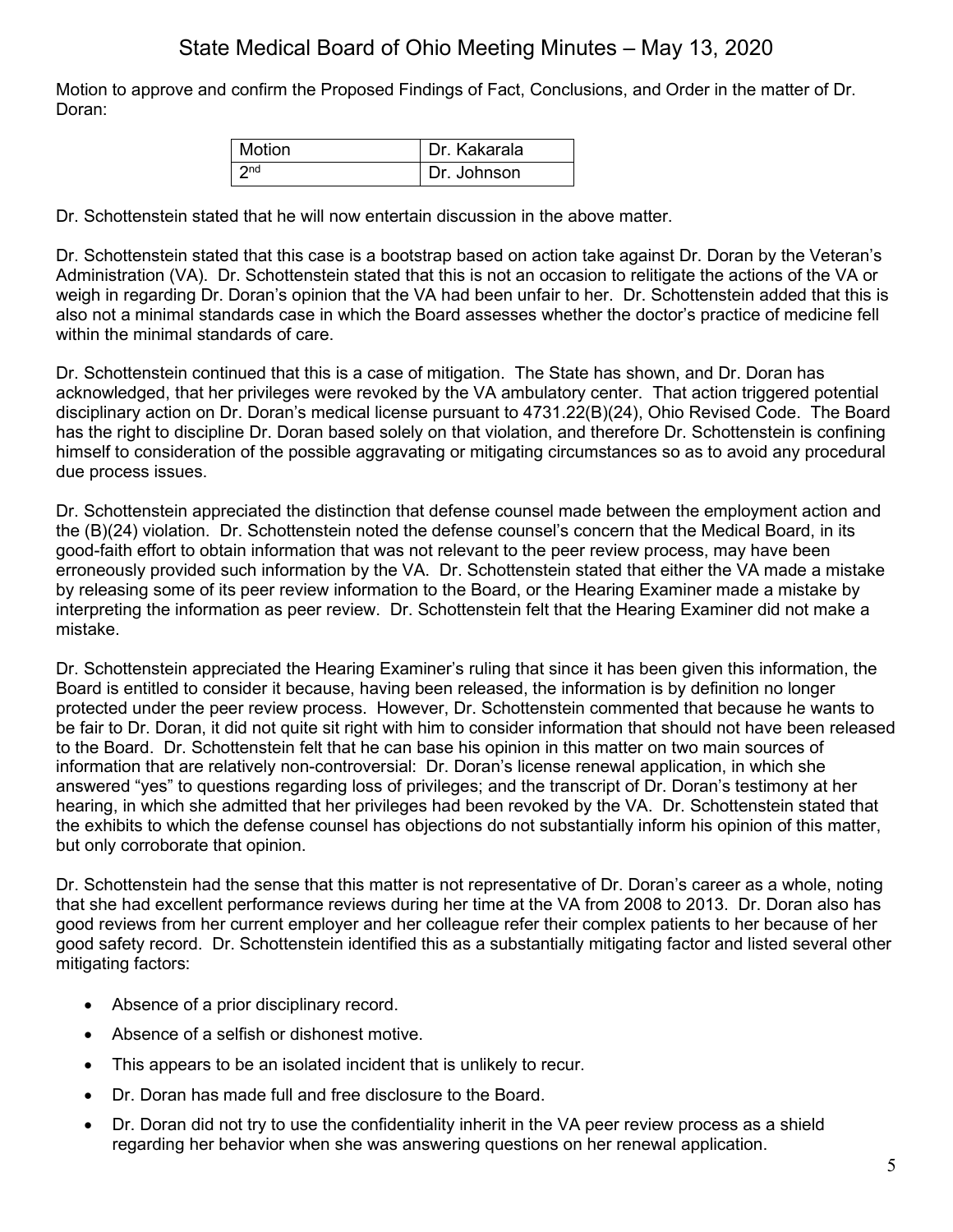Based on the foregoing, Dr. Schottenstein opined that the Proposed Order of a reprimand is appropriate.

Mr. Giacalone agreed with Dr. Schottenstein. Mr. Giacalone observed that Dr. Doran has an immaculate track record until this point. Mr. Giacalone stated that he will not relitigate the VA matter, but he felt that Dr. Doran's explanation made sense, especially regarding the difficulty of obtaining Narcan from the Pyxis. Mr. Giacalone opined that Dr. Doran's make sense in the overall context and he felt that the Proposed Order of a reprimand was appropriate.

Dr. Feibel agreed with most of what Dr. Schottenstein and Mr. Giacalone said, but he struggled with this case because it concerns one incident in an otherwise perfect track record. While Dr. Feibel did not want to relitigate the VA's actions, he stated that there are times when people are treated unfairly by institutions. Dr. Feibel acknowledged that the Board is authorized to take action on Dr. Doran's medical license, but the Board could choose to take no further action based on the mitigating circumstances. Dr. Feibel felt that the mitigating circumstances in this matter are too great for him to support a reprimand.

Ms. Montgomery agreed with Dr. Feibel and stated that she is troubled by this case. Ms. Montgomery stated that Dr. Doran does not have a history other than the bootstrap action that indicates a reprimand is warranted. Ms. Montgomery stated that Dr. Doran has been through the organizational process, which carries a cost both emotionally and financially, and she opined that Dr. Doran has been made aware of any deficiencies she may or may not have had. Ms. Montgomery supported the idea of taking no further action.

Dr. Soin also supported an Order of no further action. Dr. Soin stated that he did not want to relitigate the VA matter, but he found Dr. Doran's explanation of this isolated incident to be reasonable and something that could happen to anyone. Dr. Soin stated that as an anesthesiologist himself, he understands that when heavily-sedated patients begin to desaturate, things happen very rapidly and one must have all materials available at all times. However, over the past ten years facilities have been locking medications in a pyxis and putting them in locations where the anesthesiologist does not have access to them, and this sometimes happens without the anesthesiologist's knowledge. This leads to a situation in which an anesthesiologist is trying to take care of a patient in a chaotic environment and must find the needed medicine somewhere.

Dr. Soin did not believe that Dr. Doran was nefarious or trying to do anything to harm patients. Dr. Soin also did not believe that Dr. Doran represents a risk of harm to the public in the future. Dr. Soin opined that Dr. Doran had been in a very difficult situation, which seemed likely to Dr. Soin to have been more of a process issue and not necessarily a patient care issue.

Dr. Soin further opined that Dr. Doran has suffered enough already, having lost her VA privileges and having to appear before the Medical Board, which must be very stressful. Dr. Soin stated that Dr. Doran has already been punished and he did not understand what the Board would gain by punishing her further. Dr. Soin strongly supported the suggestion to take no further action on Dr. Doran.

Dr. Kakarala agreed with Dr. Soin and stated that this seems more like a systems problem. Dr. Kakarala stated that as someone who has to intubate people in emergent situations, there are times when the physician needs something immediately that is not available and the physician has no recourse other than to do his or her best, and this affects outcomes. Dr. Kakarala agreed with Dr. Feibel's suggestion to remove the reprimand from the Order and take no further action.

Motion to amend the Proposed Order to No Further Action:

| Motion          | Dr. Feibel   |
|-----------------|--------------|
| 2 <sub>nd</sub> | Dr. Kakarala |
| Dr. Rothermel   | Abstain      |
| Dr. Saferin     | Abstain      |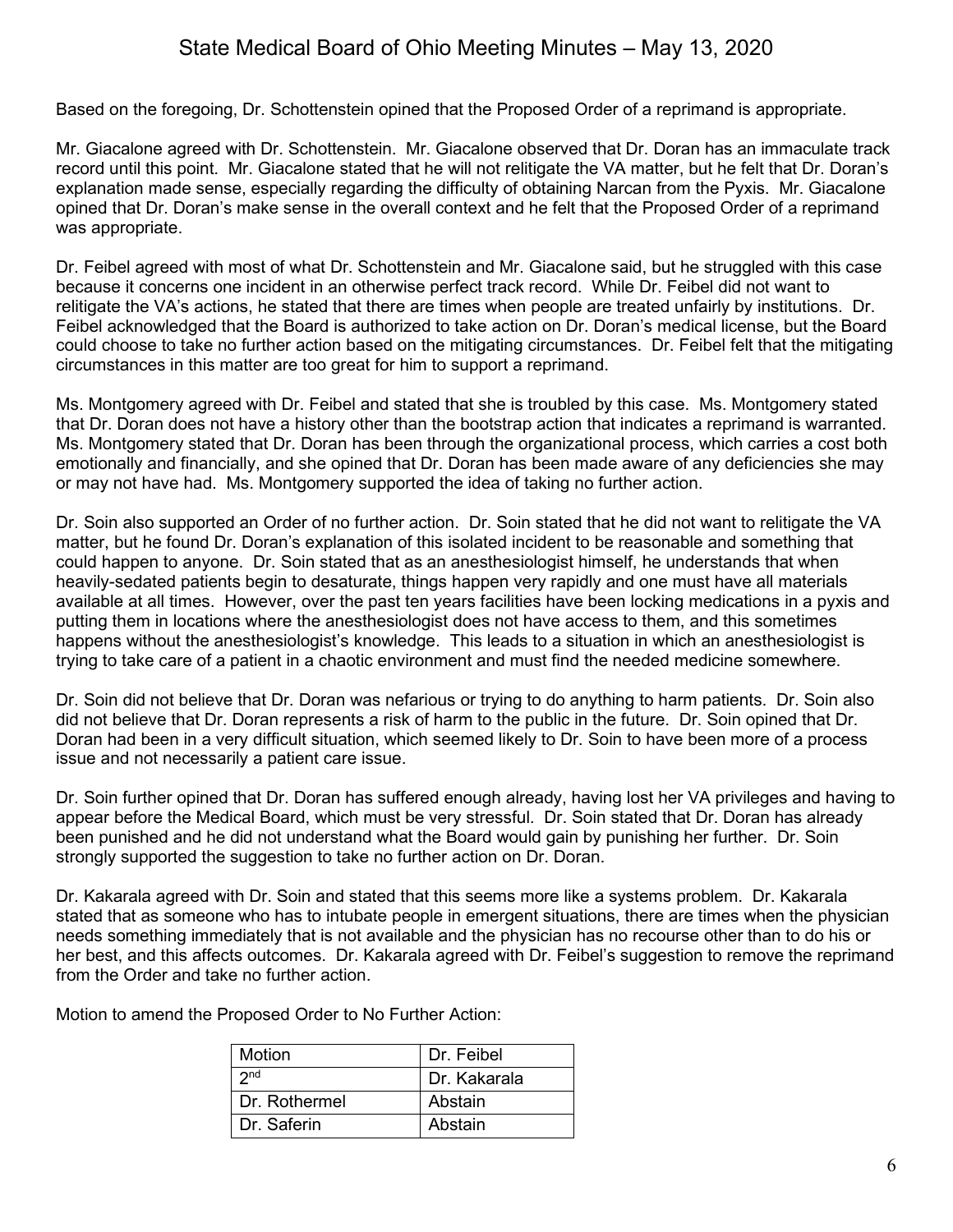| Mr. Giacalone     |         |
|-------------------|---------|
| Dr. Soin          | v       |
| Dr. Edgin         | Abstain |
| Dr. Johnson       |         |
| Dr. Kakarala      | v       |
| Mr. Gonidakis     |         |
| Ms. Montgomery    |         |
| Dr. Feibel        |         |
| Dr. Bechtel       | Abstain |
| Dr. Schottenstein |         |

The motion carried.

Motion to approve and confirm the Proposed Findings of Fact, Conclusions, and Order, as amended, in the matter of Dr. Doran:

| Motion            | Dr. Feibel |
|-------------------|------------|
| 2 <sub>nd</sub>   | Dr. Soin   |
| Dr. Rothermel     | Abstain    |
| Dr. Saferin       | Abstain    |
| Mr. Giacalone     |            |
| Dr. Soin          |            |
| Dr. Edgin         | Abstain    |
| Dr. Johnson       |            |
| Dr. Kakarala      | Y          |
| Mr. Gonidakis     | Y          |
| Ms. Montgomery    |            |
| Dr. Feibel        |            |
| Dr. Bechtel       | Abstain    |
| Dr. Schottenstein |            |

The motion carried.

### **Marissa Maia Mertz, M.D**

Dr. Schottenstein directed the Board's attention to the matter of Marissa Maia Mertz, M.D. Objections have been filed and were previously distributed to Board members. Ms. Shamansky was the Hearing Examiner.

Dr. Schottenstein stated that a request to address the Board has been filed on behalf of Dr. Mertz. Five minutes will be allowed for that address.

Dr. Mertz was represented by her attorney, Todd Newkirk.

Mr. Newkirk stated that Dr. Mertz is not with him today and he has not spoken with her for some time. Mr. Newkirk added that no one was able to contact Dr. Mertz regarding this matter. Mr. Newkirk stated that he has proceeded in what he thinks is Dr. Mertz's best interests, and that is why he is appearing before the Board on her behalf today

Mr. Newkirk agreed with the Proposed Order to non-permanently revoke Dr. Mertz's medical license, which would allow her to seek reinstatement in the future. Mr. Newkirk stated that Dr. Mertz is not in a position to argue for her medical license at this time, but people can and do recover from substance abuse and mental health issues. If Dr. Mertz recovers, Mr. Newkirk felt that she should have an opportunity to apply for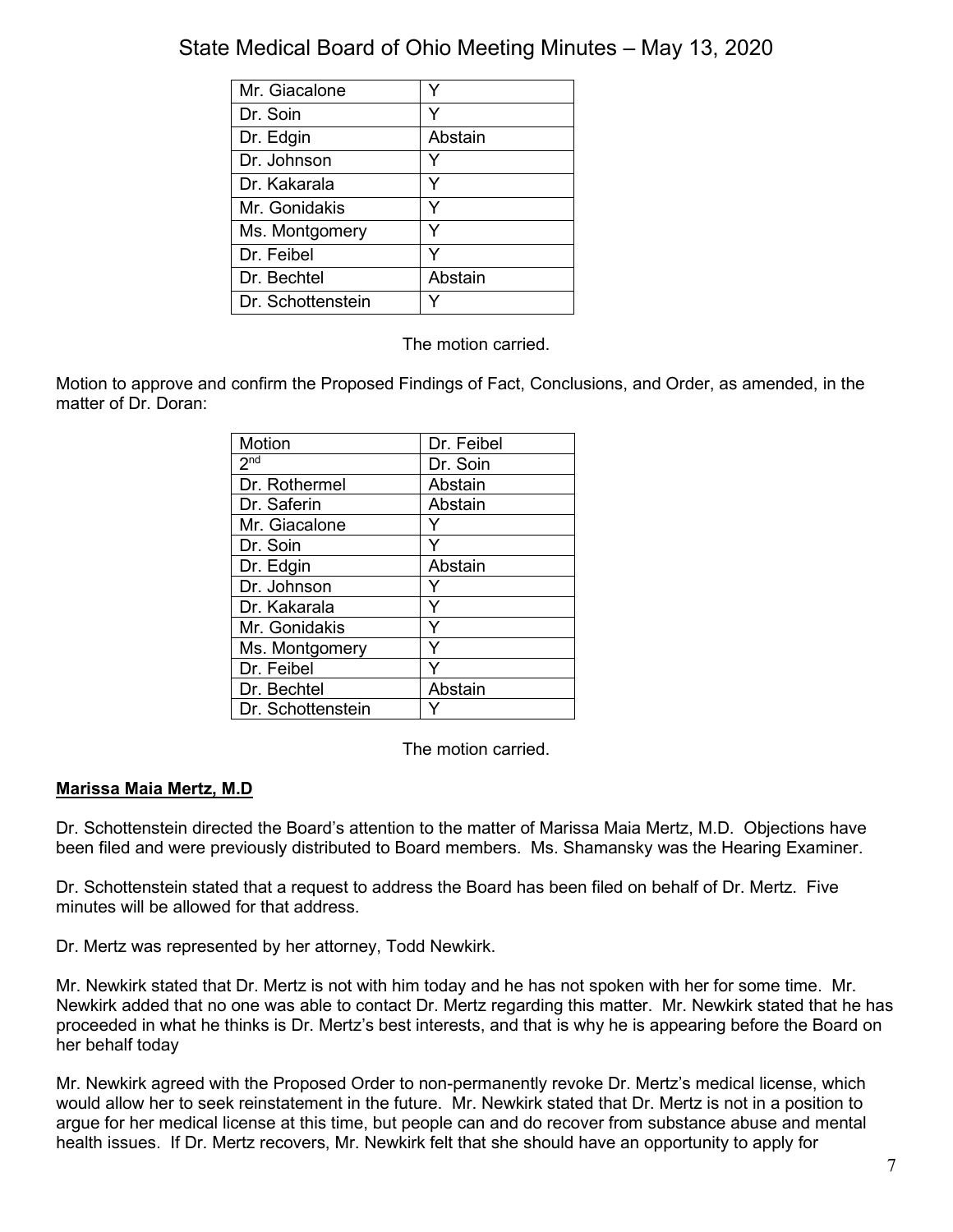reinstatement and show the Board that she is worthy of a license. Mr. Newkirk asked that the \$1,000 fine included in the Proposed Order not be due immediately, but rather be due upon her reinstatement. Mr. Newkirk opined that Dr. Mertz is unlikely to receive notice of the fine, and non-payment would put her in violation and begin the disciplinary process all over again.

Dr. Schottenstein asked if the Assistant Attorney General wished to respond. Mr. Wilcox stated the he wished to respond.

Mr. Wilcox opined that the Hearing Examiner's Report and Recommendation is appropriate. Mr. Wilcox felt that everyone hopes that Dr. Mertz obtains sobriety and is able to pursue medicine again, but she is obviously not in that position now. Mr. Wilcox agreed that someone in Dr. Mertz's position is unable to pay a fine and he had no objections to eliminating the fine from the Proposed Order completely.

Motion to approve and confirm the Proposed Findings of Fact, Conclusions, and Order in the matter of Dr. Mertz:

| l Motion | Mr. Giacalone |
|----------|---------------|
| nd 7     | Dr. Johnson   |

Dr. Schottenstein stated that he will now entertain discussion in the above matter.

Dr. Feibel agreed with both the defense counsel and the Assistant Attorney General. Dr. Feibel stated that this is a sad situation and he respected Mr. Newkirk for representing Dr. Mertz before the Board today. Dr. Feibel opined that the fine does not serve any purpose in this case. Dr. Feibel agreed with revoking Dr. Mertz's license, but recommended that the fine be removed from the Proposed Order.

Motion to amend the Proposed Order to remove the requirement to pay a fine:

| l Motion | Dr. Feibel   |
|----------|--------------|
| $2n$ d   | Dr. Kakarala |

Mr. Giacalone agreed with Dr. Feibel's comments regarding the proposed fine. Mr. Giacalone commented that Dr. Mertz seems to be in a difficult battle already and that the Board does not need to pile on.

Ms. Montgomery thanked Mr. Newkirk, who has been a remarkable representative for Dr. Mertz when she has been absent or non-responsive. Ms. Montgomery opined that Mr. Newkirk represents the best of his profession, in light of his client's absence and obvious need. Ms. Montgomery concurred that the fine should be removed from the Proposed Order, stating that the Board needs to rescue Dr. Mertz and not bury her in another fine.

Dr. Schottenstein agreed with Ms. Montgomery and appreciated Mr. Newkirk's service to his client. Dr. Schottenstein appreciated Mr. Newkirk's suggestion to delay the fine until Dr. Mertz reapplies for licensure, but stated that the Board cannot put conditions on future license applications. Therefore, the right thing to do is to simply forego the fine.

Vote on Dr. Feibel's motion to amend:

| I Dr. Rothermel | Abstain |
|-----------------|---------|
| I Dr. Saferin   | Abstain |
| Mr. Giacalone   |         |
| I Dr. Soin      |         |
| Dr. Edgin       |         |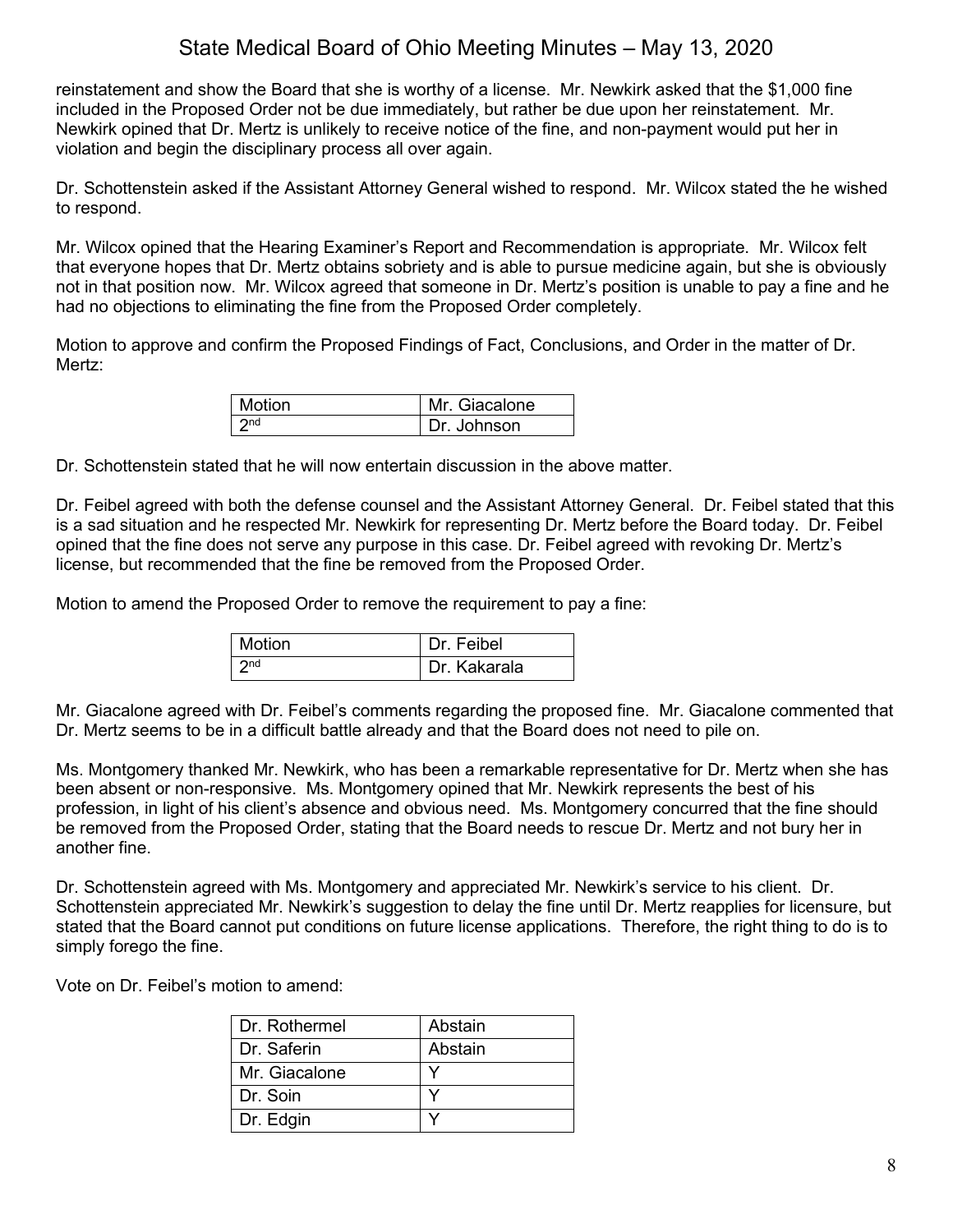| Dr. Johnson       |  |
|-------------------|--|
| Dr. Kakarala      |  |
| Mr. Gonidakis     |  |
| Ms. Montgomery    |  |
| Dr. Feibel        |  |
| Dr. Bechtel       |  |
| Dr. Schottenstein |  |

Motion to approve and confirm the Proposed Findings of Fact, Conclusions, and Order, as amended, in the matter of Dr. Mertz:

| <b>Motion</b>     | Dr. Bechtel   |
|-------------------|---------------|
| 2 <sup>nd</sup>   | Mr. Giacalone |
| Dr. Rothermel     | Abstain       |
| Dr. Saferin       | Abstain       |
| Mr. Giacalone     |               |
| Dr. Soin          | Y             |
| Dr. Edgin         | Y             |
| Dr. Johnson       | Y             |
| Dr. Kakarala      | Y             |
| Mr. Gonidakis     | ٧             |
| Ms. Montgomery    |               |
| Dr. Feibel        | Ý             |
| Dr. Bechtel       | Υ             |
| Dr. Schottenstein |               |

The motion carried.

### **Vernon Proctor, M.D.**

Dr. Schottenstein directed the Board's attention to the matter of Vernon Proctor, M.D. No objections were filed. Mr. Porter was the Hearing Examiner.

Dr. Schottenstein stated that a request to address the Board has been filed on behalf of Dr. Proctor. Five minutes will be allowed for that address.

By way of background, Dr. Proctor stated that in 2008 Michigan was the first Midwestern state to adopt a ballot initiative for medical marijuana. Three years later, the Michigan Attorney General decided that since he could not stop patients from getting recommendations for medical marijuana, he would instead take action against the physicians who were providing the recommendations. Dr. Proctor stated that addiction medicine was in its infancy at that time. Dr. Proctor practiced for at least 1200 hours with a physician who was board-certified in addiction medicine, took the addiction medicine board examinations, and passed. Dr. Proctor stated that it had taken him three years to find out what the allegations against him in Michigan were because the allegations had been internally generated.

Dr. Proctor continued that the interesting thing about addiction medicine is that one works with a patient population which is basically criminal; the patients are deceptive as a defense mechanism. Dr. Proctor stated that he has had colleagues who have gone to jail or committed suicide. Dr. Proctor stated that when the first addiction medicine practice that he has worked for closed in Michigan, the State came after him for records that he did not personally possess because they had belonged to the practice. Dr. Proctor had great difficulty obtaining the records, which caused problems with the State.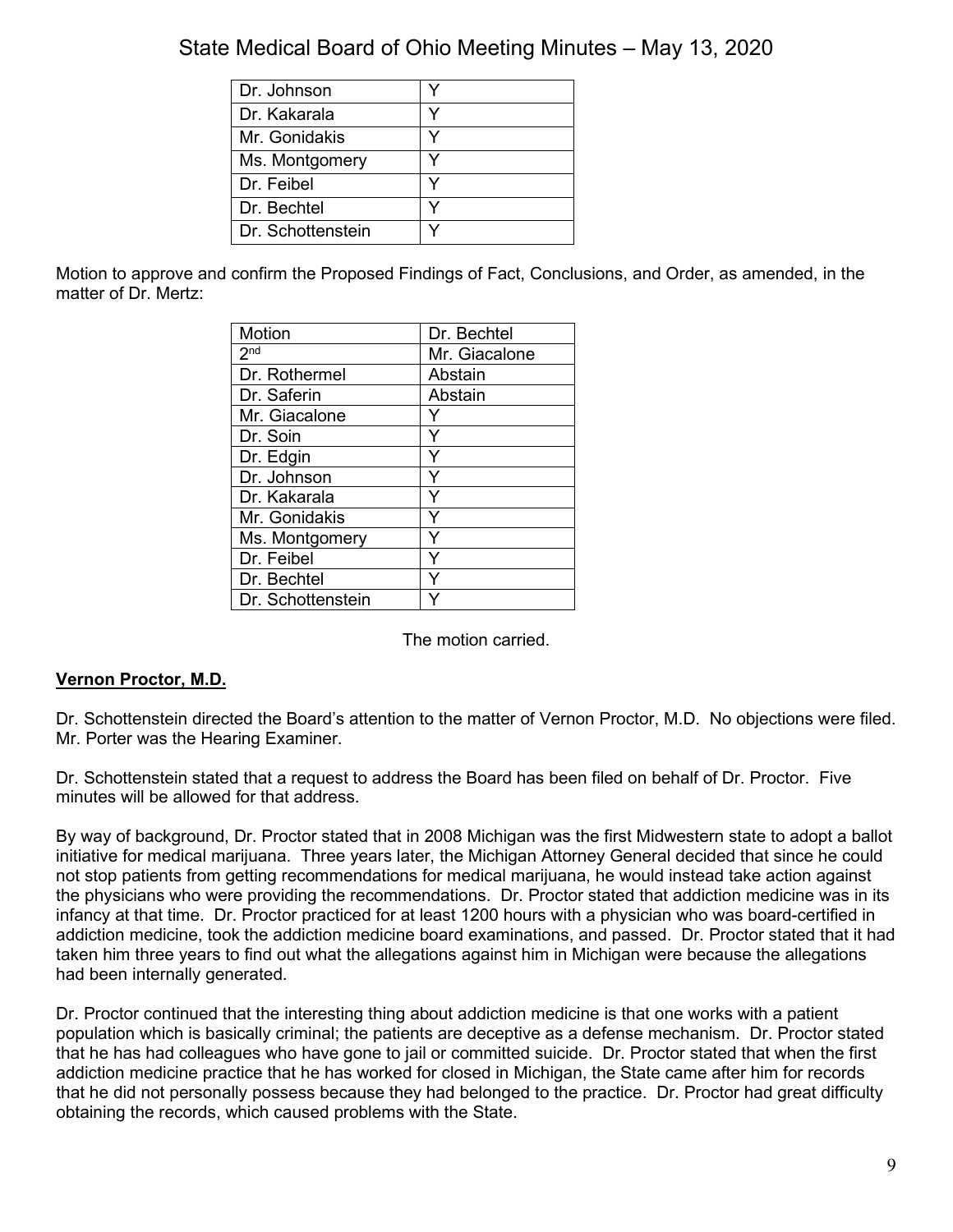Dr. Proctor stated that most of the actions against him in Ohio, Florida, and New York are reciprocal actions based on that action in Michigan. Dr. Proctor has completed his probationary period in Michigan and he is still waiting to go through reinstatement in that state. Administrative hearing have been held, but the ruling have been delayed due to shutdowns caused by the COVID-19 pandemic. Dr. Proctor stated that the Michigan Board of Medicine has restricted his ability to write recommendations for medical marijuana. Dr. Proctor added that his suspension in Michigan expired a year ago, but another suspension was put in place which expires next month. Dr. Proctor commented that it seems that this matter is buried in the Michigan Attorney General's office and it seems like no one can stop the train.

Regarding his practice history, Dr. Proctor stated that he completed residencies in obstetrics and gynecology as well as preventative medicine. This supports Dr. Proctor's holistic approach in letting patients manage their own problems and educating them about the positive benefits of holistic medicine. Dr. Proctor stated that he has been practicing medicine for 20 years, but for now he may only be able to practice in Ohio because the other states in which he is licensed have been very punitive. Dr. Proctor stated that addiction medicine is a complicated field because the patients practice to deceive, and this is part of why Dr. Proctor is still struggling with things in Michigan.

Dr. Schottenstein asked if the Assistant Attorney General wished to respond. Mr. Wilcox stated the he did not wish to respond.

Motion to approve and confirm the Proposed Findings of Fact, Conclusions, and Order in the matter of Dr. Proctor:

| <b>Motion</b> | Dr. Bechtel |
|---------------|-------------|
| 2nd           | Soin        |

Dr. Schottenstein stated that he will now entertain discussion in the above matter.

Ms. Montgomery stated that as a former prosecutor, it seemed that the case in Michigan against Dr. Proctor was not put together well and seemed to be the result of an anxious investigation. Ms. Montgomery stated that the Administrative Law Judge (ALJ) in Michigan found that numerous accusations against Dr. Proctor were not proven and there was a discussion between the ALJ and the Michigan Board of Medicine about seeking to at least find something. This seems to indicate an anxiety to find something on Dr. Proctor and to continue to look for problems. Ms. Montgomery agreed with the Michigan findings that Dr. Proctor's documentation was poor and she did not wish to minimize that, but opined that that seems minor compared to all the allegations that were made against Dr. Proctor. Ms. Montgomery commented that she would be interested in hearing Dr. Soin's opined since he practices in a similar field of medicine as Dr. Proctor.

Ms. Montgomery stated that she can concur with the Proposed Order, despite the fact that the investigation in Michigan had not been ideal, because the Attorney General's office has appropriately established that action had been taken on Dr. Proctor's Michigan medical license,

Dr. Soin stated that having been through the medical marijuana legalization process in Ohio and casually observing the same process in Michigan, he can sympathize with Dr. Proctor on some issues. Dr. Soin stated that during the legalization process, the rules and regulations seemed to be a moving target as different laws were passed. Consequently, it can be difficult to keep track of what a physician can and cannot do. Dr. Soin commented that he has served on medical marijuana commissions in Ohio many times and feels like he personally has a lot of information, but he often finds himself having to check to see were the laws and regulations stand at any particular time. Dr. Soin could not imagine how much more difficult it must be for a private physician to navigate these waters without the access to information that he has. Dr. Soin sympathized with Dr. Proctor's statements about how complications this issue is.

Dr. Schottenstein stated that this case is a bootstrap based on action taken by the Michigan Board of Medicine and the Michigan Board of Pharmacy based on minimal standards concerns. For the State Medical Board of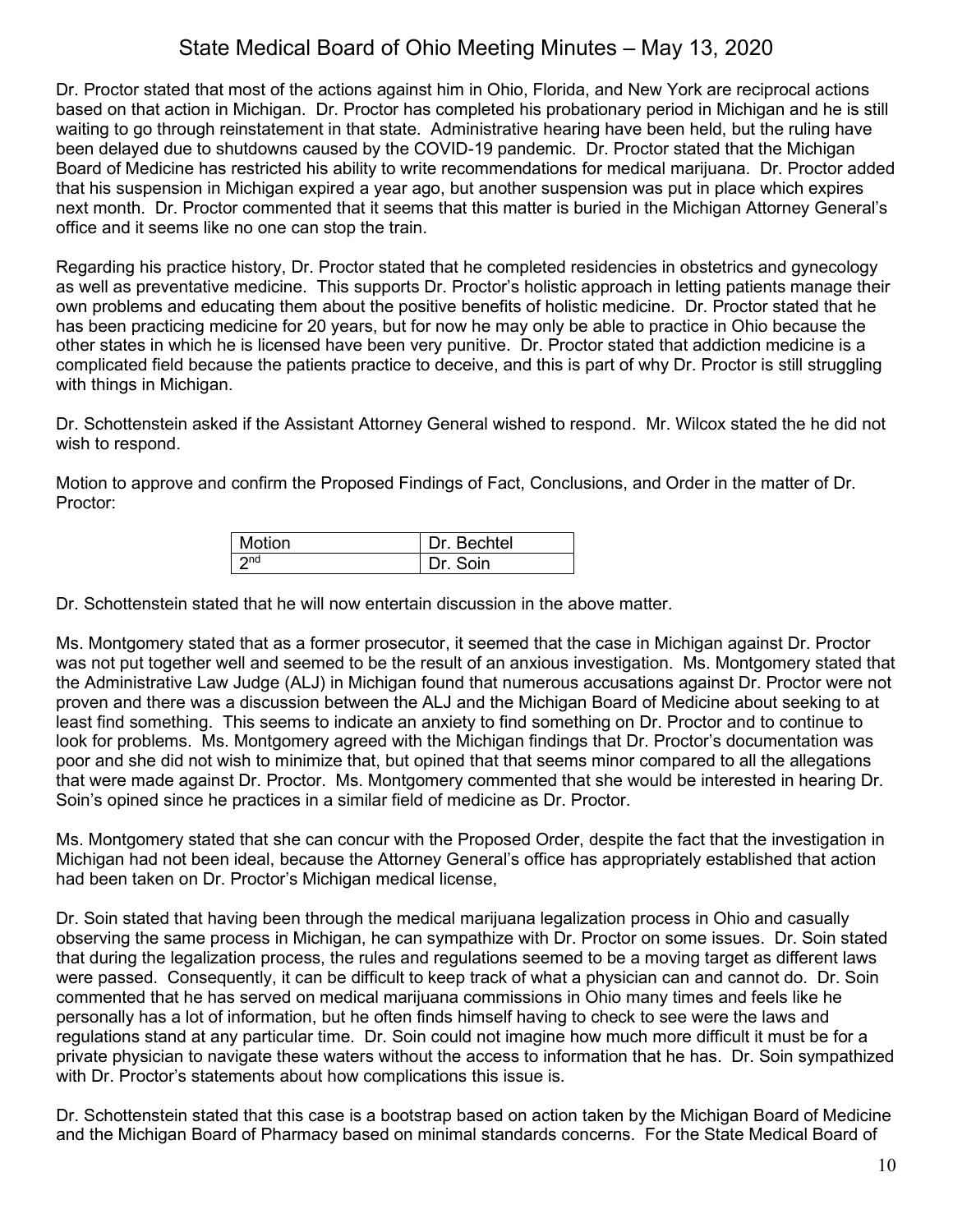Ohio this is not a minimal standards case, but a bootstrap case. Dr. Schottenstein appreciated Dr. Soin's and Ms. Montgomery's thoughts, but he felt that he could in general understand why the Michigan boards took action based on legitimate concerns about prescribing patterns and medical documentation. Dr. Schottenstein opined that the Proposed Order was fair. The Proposed Order reprimands Dr. Proctor and establishes probationary terms for a minimum of three years. The probationary terms include requirements to comply with the Michigan orders, take courses in controlled substance prescribing and medical documentation, and to have a practice plan approved by the Ohio Board should he begin practice in Ohio. Dr. Schottenstein opined that the Proposed Order is fair and protects the citizens of Ohio.

Dr. Feibel asked if the Board could restrict Dr. Proctor's controlled substance prescribing in Ohio as had been done in Michigan. Dr. Schottenstein recalled that the restriction in Michigan was time-limited. Dr. Schottenstein stated that the Board could amend the Proposed Order to include such a restriction if it so chose.

Mr. Giacalone identified three significant issues that brought this matter to the forefront:

- Dr. Proctor signed a medical marijuana certificate without a face-to-face encounter with the patient.
- Dr. Proctor prescribed a controlled substance in Michigan when he only had Drug Enforcement Administration (DEA) registration for his New York office.
- There is a question of whether Dr. Proctor tried to wean a patient down on methadone and started the patient on suboxone.

Mr. Giacalone did not see these issues as major issues. However, Mr. Giacalone expressed concern about Dr. Proctor's recent comments about having to trust his patients. Mr. Giacalone stated that Dr. Proctor's patients are addicts who have significant issues and it is difficult for one to rely upon them to be trustworthy. Mr. Giacalone commented that this statement could be an excuse for sticking one's head in the ground. Mr. Giacalone found the statement puzzling.

Mr. Giacalone stated that he could accept the Proposed Order. Mr. Giacalone stated that the Order could be amended to temporarily restrict Dr. Proctor's controlled substance prescribing in Ohio, but that would prevent him from practicing in his field of addiction medicine in Ohio. Mr. Giacalone cautioned Dr. Proctor that taking addiction patients at face value is troublesome and could lead to further scrutiny.

Dr. Feibel commented that he is nervous that under the Proposed Order with no restriction on his prescribing of controlled substancres, Ohio would become the only state that Dr. Proctor could practice addiction medicine. Dr. Feibel stated that if the Board does not establish good parameters around Dr. Proctor's practice and something happens, the citizens of Ohio could be disappointed that the Board did not do more to protect them.

Dr. Bechtel noted that medical documentation has been a major concern with Dr. Proctor. Dr. Bechtel stated that it is critical that Dr. Proctor complete the courses on documentation and controlled substance prescribing, as required by the Proposed Order. Dr. Bechtel supported the Proposed Order.

In response to questions from Ms. Montgomery, Dr. Schottenstein stated that the Secretary and Supervising Member preliminarily approve or disapprove of the courses Dr. Proctor chose to fulfill the course requirements, but it will come to the full Board as a probationary request for final approval.

The Board continued to discuss different options of limiting or suspending Dr. Proctor's license until the completion of the required courses. Mr. Giacalone suggested that Dr. Proctor's ability to prescribe controlled substances in Ohio could be limited until the completion of the courses, rather than suspending his license. Noting that Dr. Proctor has already taken courses to comply with the Michigan order, Dr. Schottenstein asked if Dr. Proctor should be required to take courses focused on Ohio laws or if the courses in Michigan should suffice. Dr. Feibel recommended that Dr. Proctor take courses that would focus on Ohio.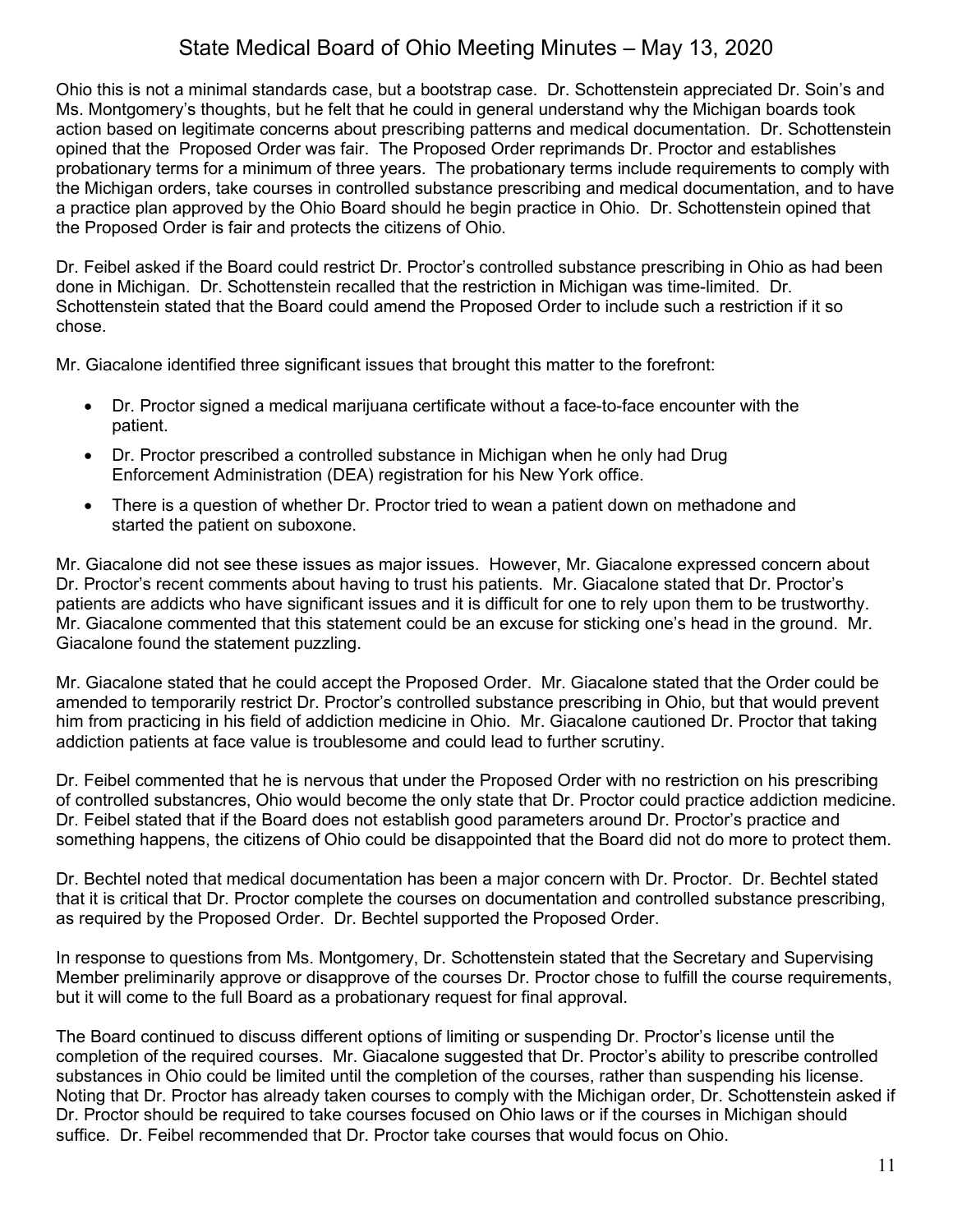Motion to amend the Proposed order to restrict Dr. Proctor from prescribing controlled substances in Ohio until the completion of approved courses on controlled substance prescribing and medical documentation, and that the courses must be taken in Ohio:

| Motion | Dr. Feibel  |
|--------|-------------|
| $\log$ | Dr. Bechtel |

The Board discussed the proposed amendment. Ms. Montgomery commented that if the courses that Dr. Proctor has already taken are sufficient in terms of hours and subject matter, it seems punitive to require him to take courses again. Mr. Giacalone stated that while there would be some overlap between Ohio courses and Michigan courses, the Ohio course would focus on Ohio law while the Michigan course would have focused on Michigan law. Dr. Feibel stated that he included the requirement to take the courses in Ohio so that the Board would be certain that Dr. Proctor is up-to-date on Ohio prescribing laws.

Vote on Dr. Feibel's motion to amend:

| Dr. Rothermel     | Abstain |
|-------------------|---------|
| Dr. Saferin       | Abstain |
| Mr. Giacalone     |         |
| Dr. Soin          |         |
| Dr. Edgin         |         |
| Dr. Johnson       |         |
| Dr. Kakarala      |         |
| Mr. Gonidakis     |         |
| Ms. Montgomery    |         |
| Dr. Feibel        |         |
| Dr. Bechtel       |         |
| Dr. Schottenstein |         |

The motion carried.

Motion to approve and confirm the Proposed Findings of Fact, Conclusions, and Order, as amended, in the matter of Dr. Proctor:

| <b>Motion</b>     | Dr. Bechtel |
|-------------------|-------------|
| 2 <sup>nd</sup>   | Dr. Edgin   |
| Dr. Rothermel     | Abstain     |
| Dr. Saferin       | Abstain     |
| Mr. Giacalone     |             |
| Dr. Soin          | Y           |
| Dr. Edgin         | Υ           |
| Dr. Johnson       | Y           |
| Dr. Kakarala      | Y           |
| Mr. Gonidakis     | Υ           |
| Ms. Montgomery    |             |
| Dr. Feibel        | Y           |
| Dr. Bechtel       | Y           |
| Dr. Schottenstein |             |

The motion carried.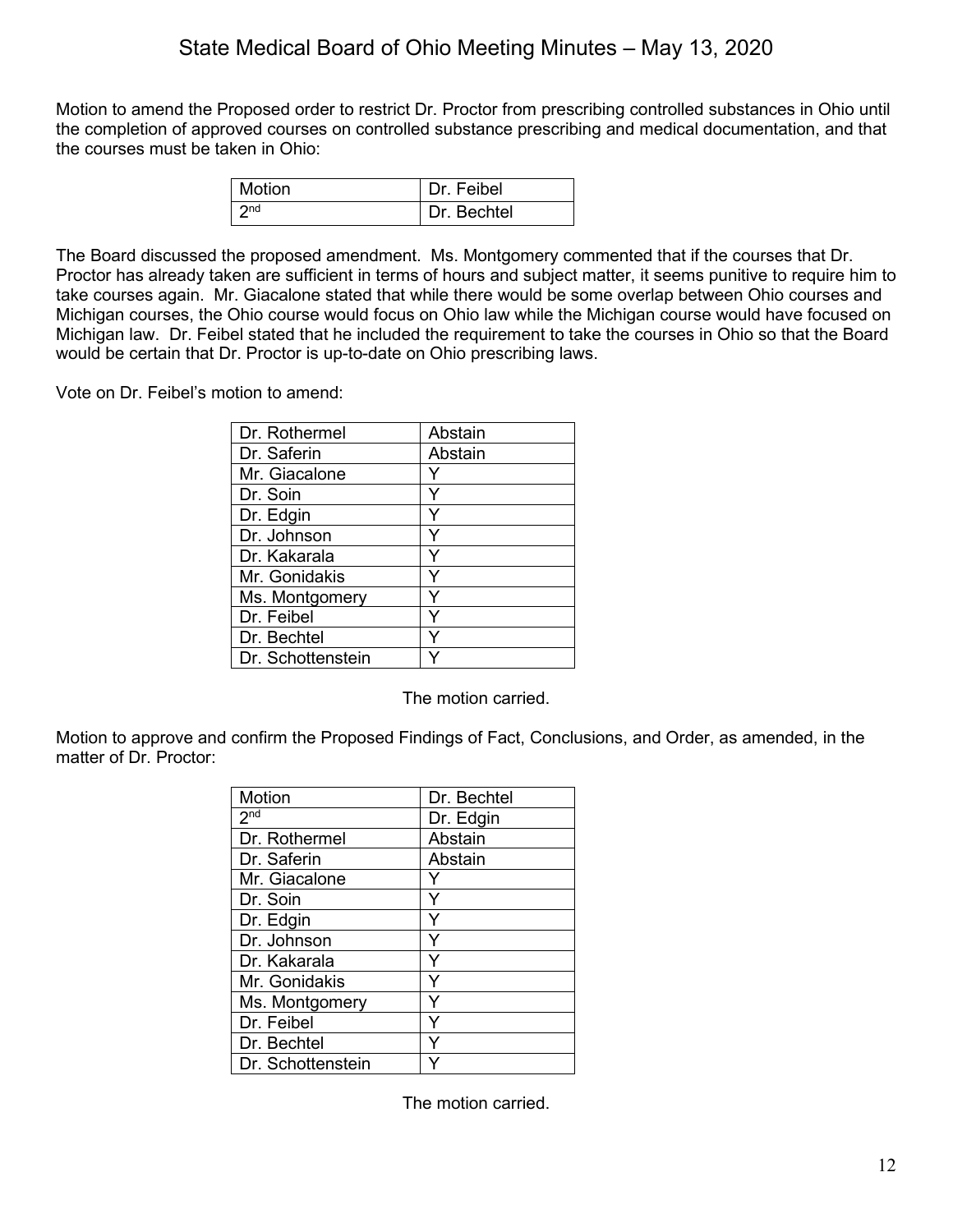### **PROPOSED FINDINGS AND PROPOSED ORDERS**

Dr. Schottenstein stated that in the following matters, the Board issued Notices of Opportunity for Hearing. No timely requests for hearing were received. The matters were reviewed by a Hearing Examiner, who prepared Proposed Findings and Proposed Orders, and they are now before the Board for final disposition. These matters are disciplinary in nature, and therefore the Secretary and Supervising Member cannot vote. In these matters, Dr. Rothermel served as Secretary, Dr. Saferin served as Supervising Member, and Dr. Bechtel served as Secretary and/or Supervising Member.

#### **Mohamad Moutaz Almawaldi, M.D.**

Motion to find that the allegations as set forth in the November 13, 2019 Notice of Opportunity for Hearing in the matter of Dr. Almawaldi have been proven to be true by a preponderance of the evidence and to adopt Ms. Lee's Proposed Findings and Proposed Order:

| Motion          | Dr. Johnson  |
|-----------------|--------------|
| 2n <sub>d</sub> | Dr. Kakarala |

Dr. Schottenstein stated that he will now entertain discussion in the matter of Dr. Almawaldi. No Board member offered discussion.

A vote was taken on Dr. Johnson's motion:

| Dr. Rothermel     | Abstain |
|-------------------|---------|
| Dr. Saferin       | Abstain |
| Mr. Giacalone     |         |
| Dr. Soin          | Y       |
| Dr. Edgin         |         |
| Dr. Johnson       |         |
| Dr. Kakarala      |         |
| Mr. Gonidakis     |         |
| Ms. Montgomery    |         |
| Dr. Feibel        |         |
| Dr. Bechtel       | Abstain |
| Dr. Schottenstein |         |

The motion carried.

### **Alan Arnold Godofsky, M.D.**

Motion to find that the allegations as set forth in the November 13, 2019 Notice of Opportunity for Hearing in the matter of Dr. Godofsky have been proven to be true by a preponderance of the evidence and to adopt Ms. Lee's Proposed Findings and Proposed Order:

| Motion          | Dr. Edgin    |
|-----------------|--------------|
| $\mathsf{C}$ nd | Dr. Kakarala |

Dr. Schottenstein stated that he will now entertain discussion in the matter of Dr. Godofsky. No Board member offered discussion.

A vote was taken on Dr. Edgin's motion:

| I Dr. Rothermel | Abstain |
|-----------------|---------|
|-----------------|---------|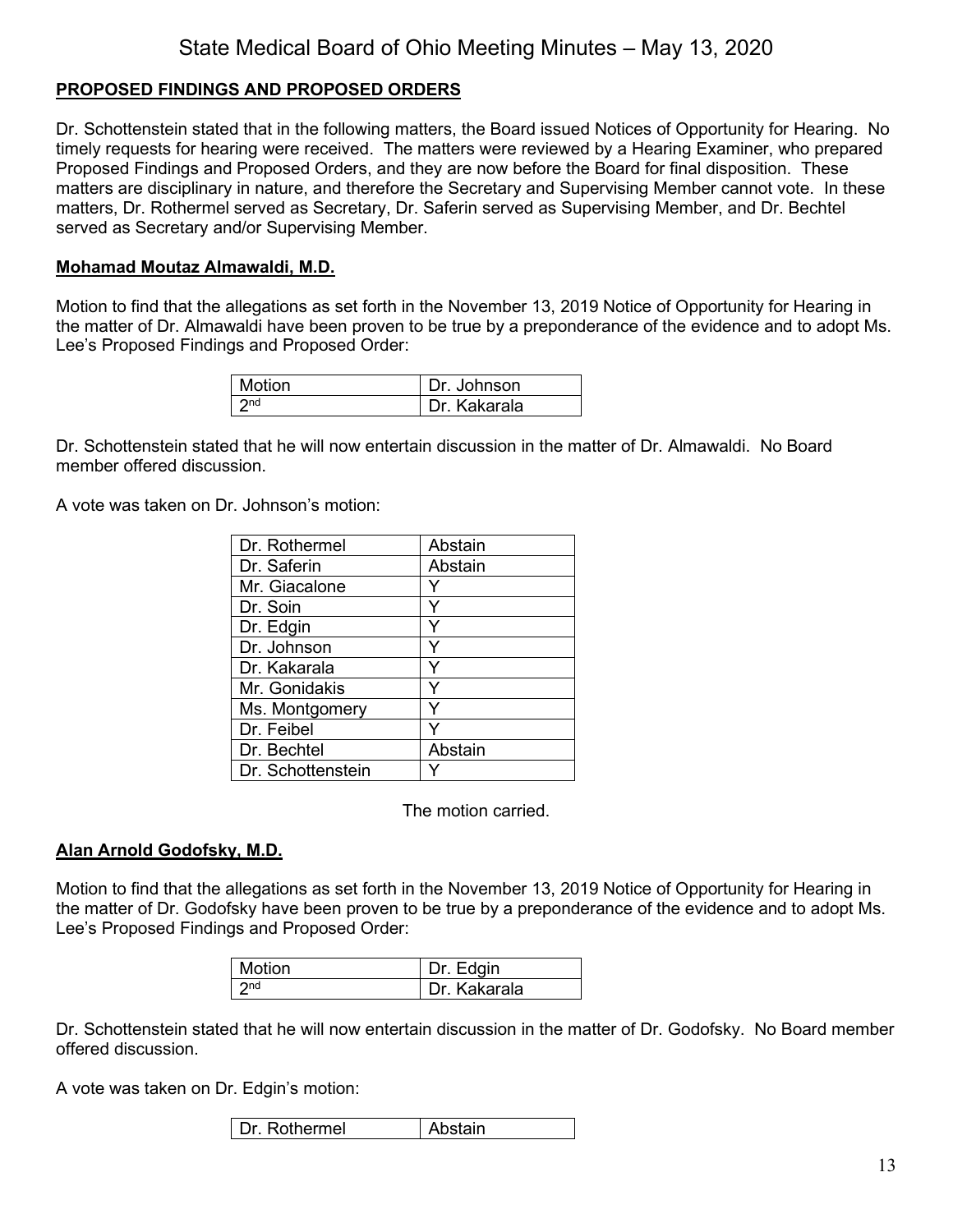| Dr. Saferin       | Abstain |
|-------------------|---------|
| Mr. Giacalone     |         |
| Dr. Soin          | Y       |
| Dr. Edgin         |         |
| Dr. Johnson       |         |
| Dr. Kakarala      | Y       |
| Mr. Gonidakis     |         |
| Ms. Montgomery    |         |
| Dr. Feibel        |         |
| Dr. Bechtel       | Abstain |
| Dr. Schottenstein |         |

The motion carried.

### **David Blaine Harding, M.D.**

Motion to find that the allegations as set forth in the December 11, 2019 Notice of Opportunity for Hearing in the matter of Dr. Harding have been proven to be true by a preponderance of the evidence and to adopt Ms. Lee's Proposed Findings and Proposed Order:

| Motion | Dr. Kakarala |
|--------|--------------|
| rona   | Dr. Johnson  |

Dr. Schottenstein stated that he will now entertain discussion in the matter of Dr. Harding. No Board member offered discussion.

A vote was taken on Dr. Kakarala's motion:

| Dr. Rothermel     | Abstain |
|-------------------|---------|
| Dr. Saferin       | Abstain |
| Mr. Giacalone     |         |
| Dr. Soin          |         |
| Dr. Edgin         |         |
| Dr. Johnson       |         |
| Dr. Kakarala      | Y       |
| Mr. Gonidakis     |         |
| Ms. Montgomery    | ٧       |
| Dr. Feibel        |         |
| Dr. Bechtel       | Abstain |
| Dr. Schottenstein |         |

The motion carried.

### **FINDINGS, ORDERS, AND JOURNAL ENTRIES**

Dr. Schottenstein stated that in the following matters, the Board issued Notices of Opportunity for Hearing, and documentation of Service was received for each. There were no timely requests for hearing filed, and more than 30 days have elapsed since the mailing of the Notices. These matters are therefore before the Board for final disposition. These matters are non-disciplinary in nature, and therefore all Board members may vote.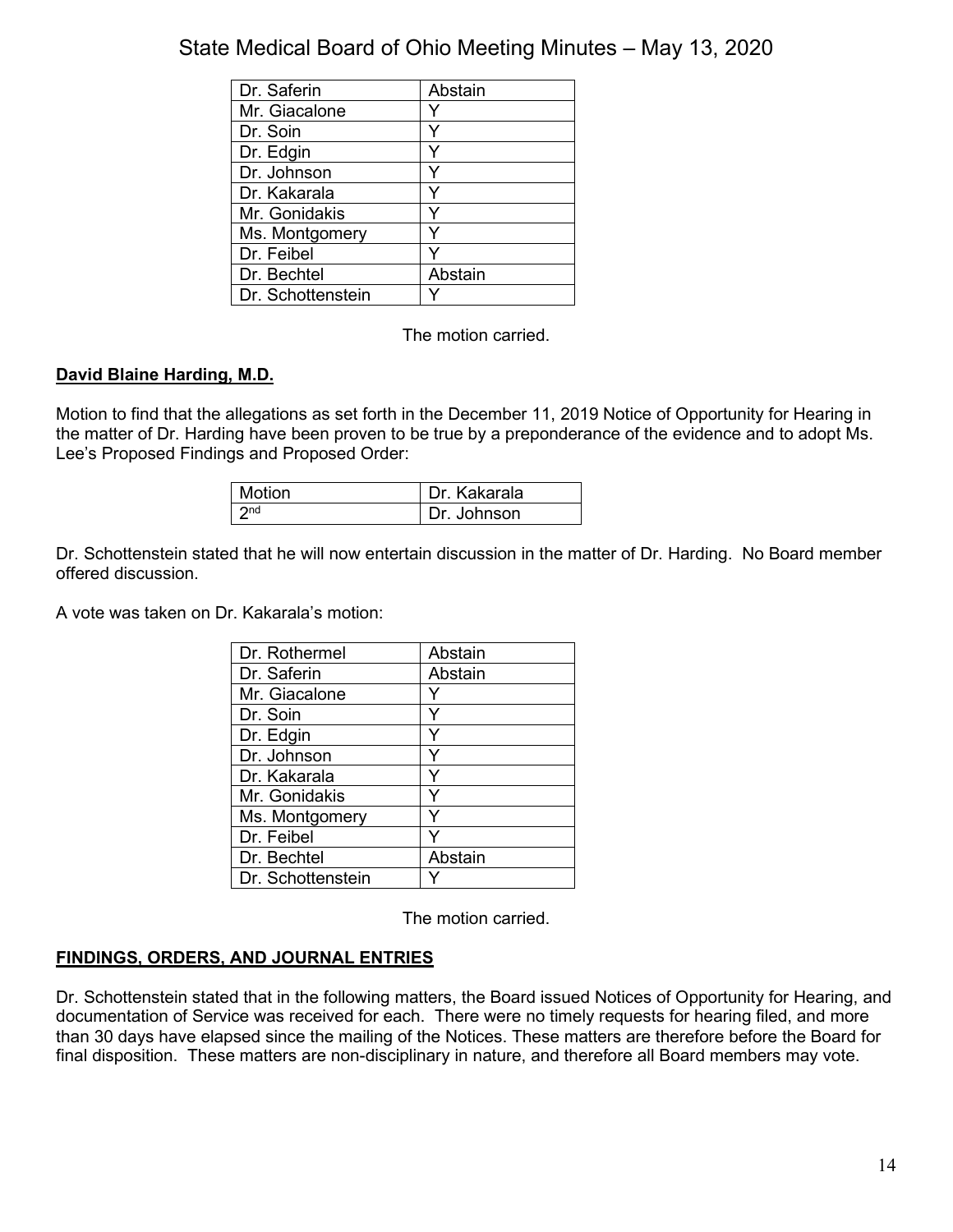### **Jennifer Ann Kokosinski, M.T.**

Dr. Schottenstein stated that on January 8, 2020, the Board issued a Notice of Opportunity for Hearing to Jennifer Ann Kokosinski, M.T., informing her that the State Medical Board of Ohio proposed to deny her application for a certificate to practice massage therapy because she does not hold a diploma or certificate from a school, college or institution in another state or jurisdiction that meets the Board's required course of instruction, and hasn't held a current license, registration or certificate of good standing for massage therapy in another state for at least the preceding five years.

Motion to find that the facts set forth in the January 8, 2020 Notice of Opportunity for Hearing have been proven to be true by a preponderance of the evidence, and that the Board enter an Order, effective immediately upon mailing, denying Ms. Kokosinski's application:

| Motion | Dr. Saferin    |
|--------|----------------|
|        | Ms. Montgomery |

Ms. Montgomery noted that in July 2020 Ms. Kokosinski will have held an out-of-state license for five years, assuming she keeps that license active until that time. Ms. Montgomery asked if Ms. Kokosinski would be able to reapply for Ohio licensure and qualify if she waits until July 2020. Ms. Anderson replied that if Ms. Kokosinski will have held continuous licensure for five years at the time of her reapplication, she will qualify. Mr. Turek agreed. At Mr. Giacalone's suggestion, Mr. Turek stated that he will inform Ms. Kokosinski that if she reapplies and holds active out-of-state licensure for five years at the time of the reapplication, she will qualify for a license.

A vote was taken on Dr. Saferin's motion:

| Dr. Rothermel     |   |
|-------------------|---|
| Dr. Saferin       | v |
| Mr. Giacalone     |   |
| Dr. Soin          |   |
| Dr. Edgin         |   |
| Dr. Johnson       |   |
| Dr. Kakarala      |   |
| Mr. Gonidakis     |   |
| Ms. Montgomery    |   |
| Dr. Feibel        |   |
| Dr. Bechtel       |   |
| Dr. Schottenstein |   |

The motion carried.

### **Aurora Lee VanNorman, M.T.**

Dr. Schottenstein stated that on January 8, 2020, the Board issued a Notice of Opportunity for Hearing to Aurora Lee VanNorman, M.T., informing her that the State Medical Board of Ohio proposed to deny her application for a certificate to practice massage therapy because she does not hold a diploma or certificate from a school, college or institution in another state or jurisdiction that meets the Board's required course of instruction, and hasn't held a current license, registration or certificate of good standing for massage therapy in another state for at least the preceding five years.

Motion to find that the facts set forth in the January 8, 2020 Notice of Opportunity for Hearing have been proven to be true by a preponderance of the evidence, and that the Board enter an Order, effective immediately upon mailing, denying Ms. VanNorman's application: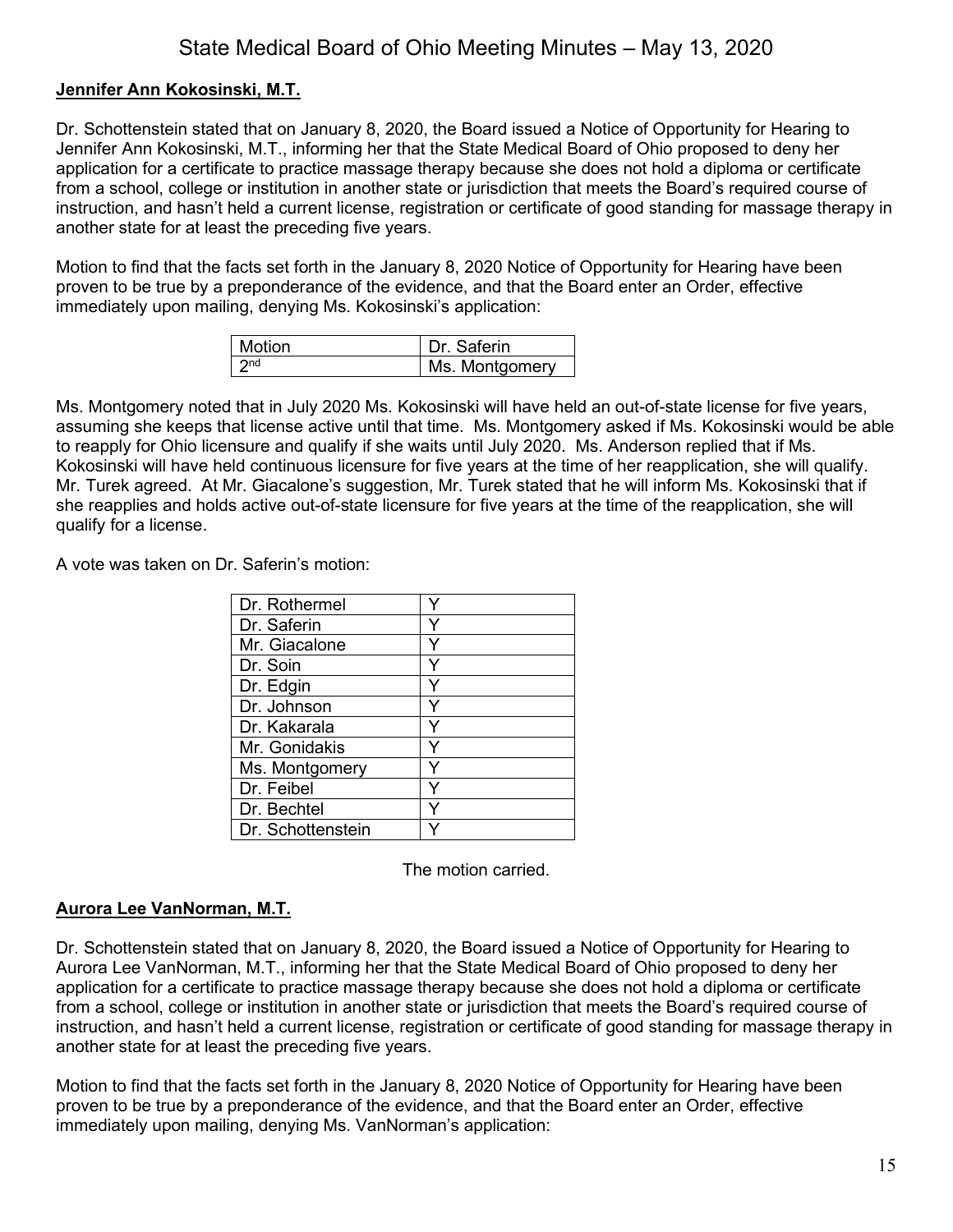| <b>Motion</b>     | Dr. Saferin |
|-------------------|-------------|
| 2 <sub>nd</sub>   | Dr. Johnson |
| Dr. Rothermel     |             |
| Dr. Saferin       | ٧           |
| Mr. Giacalone     | Y           |
| Dr. Soin          |             |
| Dr. Edgin         | Υ           |
| Dr. Johnson       |             |
| Dr. Kakarala      |             |
| Mr. Gonidakis     | v           |
| Ms. Montgomery    |             |
| Dr. Feibel        |             |
| Dr. Bechtel       |             |
| Dr. Schottenstein |             |

The motion carried.

### **Lindsey Danielle Wedge, L.D.**

Dr. Schottenstein stated that on January 8, 2020, the Board issued a Notice of Opportunity for Hearing to Lindsey Danielle Wedge, L.D., informing her that the State Medical Board of Ohio proposed to deny her application for a limited permit to practice dietetics because she failed the examination given by the Commission on Dietetic Registration for registered dietician status on three occasions.

Motion to find that the facts set forth in the January 8, 2020 Notice of Opportunity for Hearing have been proven to be true by a preponderance of the evidence, and that the Board enter an Order, effective immediately upon mailing, denying Ms. Wedge's application?

| Motion | Dr. Kakarala |
|--------|--------------|
|        | Dr. Johnson  |

Mr. Giacalone asked if there is a limit to the number of times Ms. Wedge can fail the examination. Mr. Turek replied that there is no statutory limit to the number of times that an applicant can take the examination. Therefore, if Ms. Wedge passes the examination she will qualify for licensure regardless of how many times she had failed it in the past.

A vote was taken on Dr. Kakarala's motion:

| Dr. Rothermel     |   |
|-------------------|---|
| Dr. Saferin       |   |
| Mr. Giacalone     |   |
| Dr. Soin          |   |
| Dr. Edgin         |   |
| Dr. Johnson       |   |
| Dr. Kakarala      |   |
| Mr. Gonidakis     |   |
| Ms. Montgomery    |   |
| Dr. Feibel        | Y |
| Dr. Bechtel       |   |
| Dr. Schottenstein |   |

The motion carried.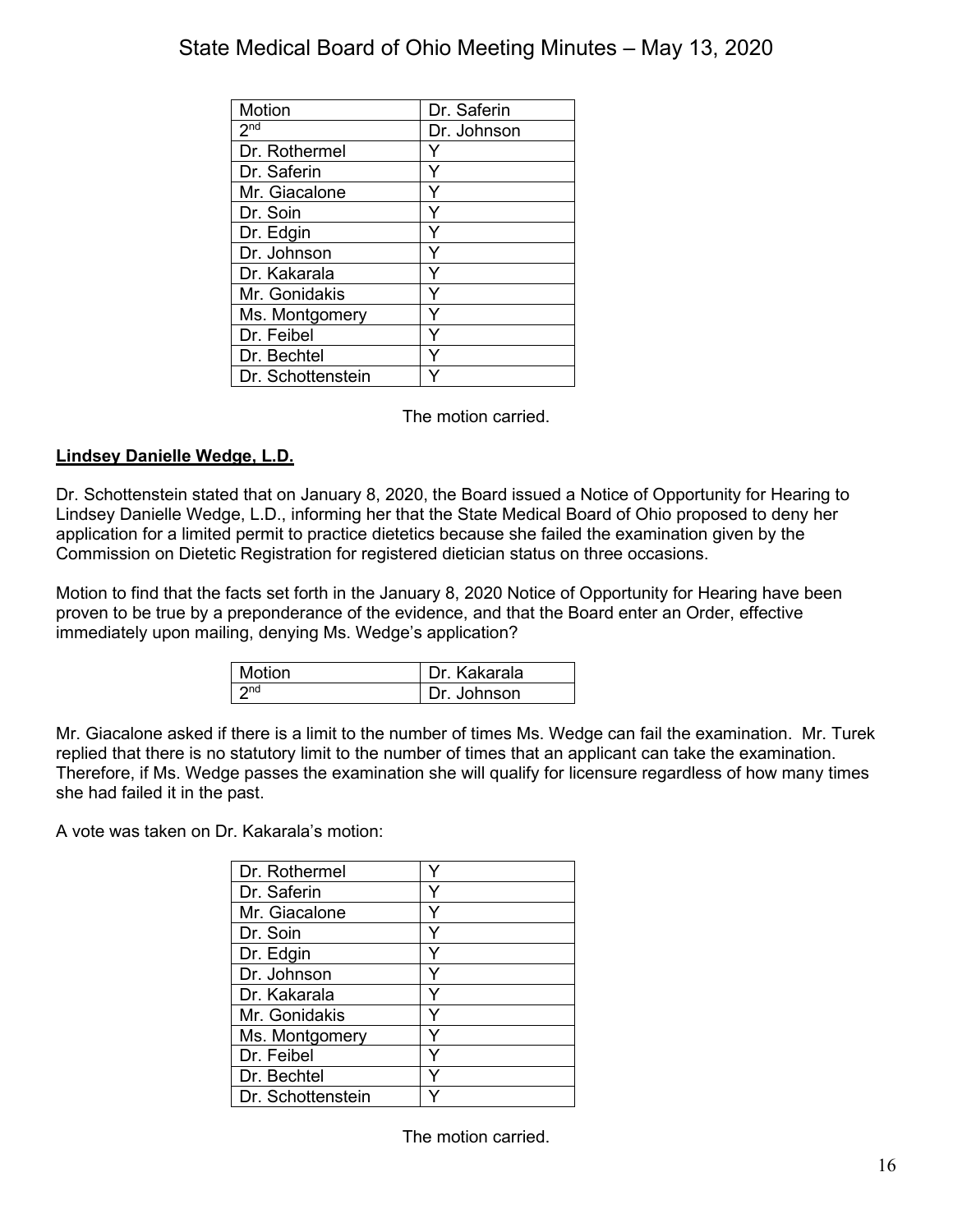### **EXECUTIVE SESSION**

Motion to go into Executive Session to confer with the Medical Board's attorneys on matters of pending or imminent court action, and for the purpose of deliberating on proposed consent agreements in the exercise of the Medical Board's quasi-judicial capacity:

| <b>Motion</b>     | Dr. Edgin   |
|-------------------|-------------|
| 2 <sub>nd</sub>   | Dr. Bechtel |
| Dr. Rothermel     |             |
| Dr. Saferin       | Y           |
| Mr. Giacalone     |             |
| Dr. Soin          |             |
| Dr. Edgin         |             |
| Dr. Johnson       |             |
| Dr. Kakarala      |             |
| Mr. Gonidakis     |             |
| Ms. Montgomery    |             |
| Dr. Feibel        |             |
| Dr. Bechtel       |             |
| Dr. Schottenstein |             |

The motion carried.

The Board went into Executive Session at 10:42 a.m. and returned to public session at 11:15 a.m.

### **SETTLEMENT AGREEMENTS**

### **Geoffrey Lyle Heyer, M.D.**

Motion to ratify the proposed Permanent Surrender with Geoffrey Lyle Heyer, M.D.:

| Motion            | Dr. Johnson  |
|-------------------|--------------|
| 2 <sub>nd</sub>   | Dr. Kakarala |
| Dr. Rothermel     | Abstain      |
| Dr. Saferin       | Abstain      |
| Mr. Giacalone     |              |
| Dr. Soin          |              |
| Dr. Edgin         | Υ            |
| Dr. Johnson       | Y            |
| Dr. Kakarala      |              |
| Mr. Gonidakis     | Y            |
| Ms. Montgomery    | Y            |
| Dr. Feibel        | Y            |
| Dr. Bechtel       |              |
| Dr. Schottenstein |              |

The motion carried.

### **Leigh Allison Judge, P.A.**

Motion to ratify the proposed Step I Consent Agreement with Leigh Allison Judge, P.A.: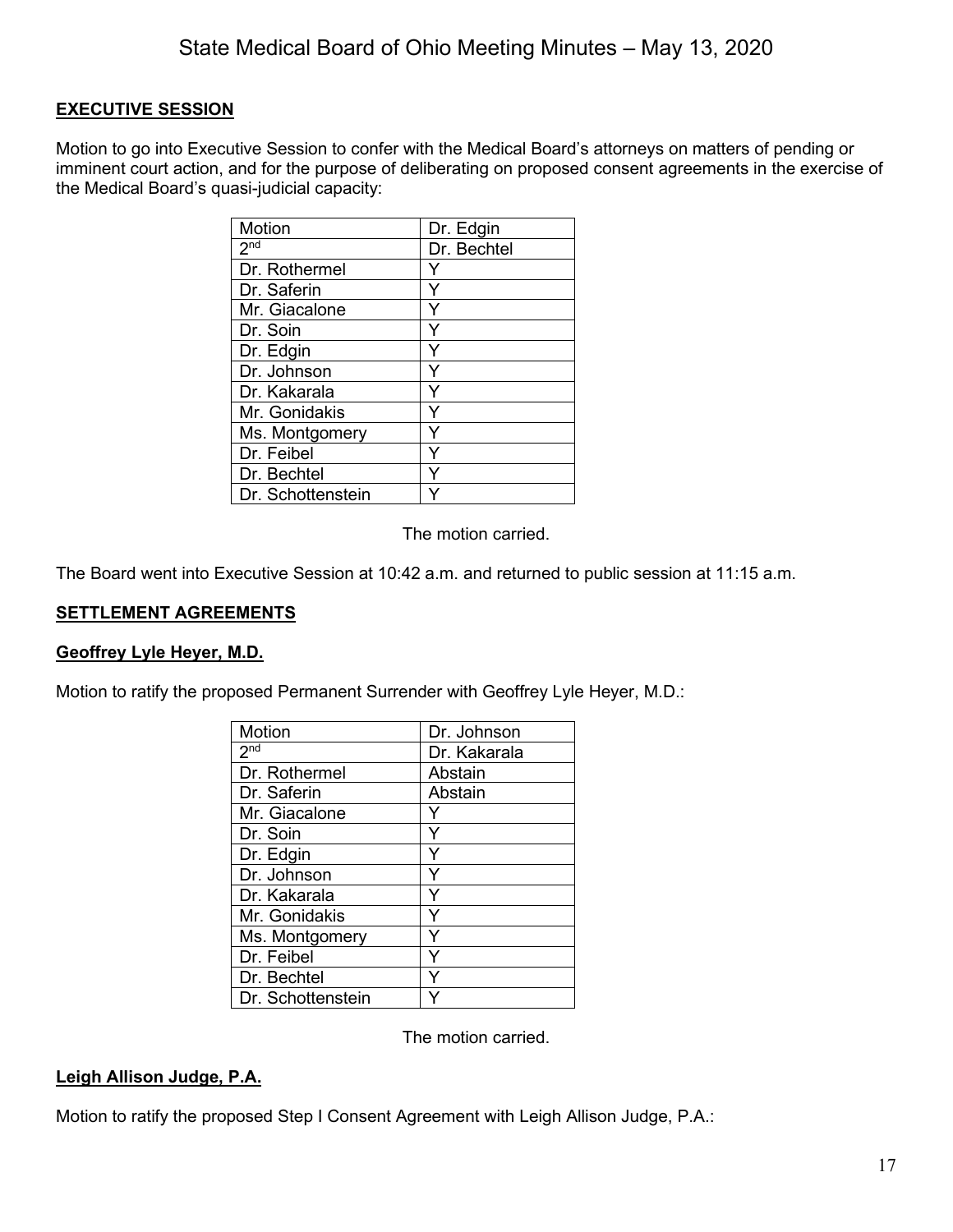| Motion            | Mr. Giacalone |
|-------------------|---------------|
| 2 <sub>nd</sub>   | Dr. Johnson   |
| Dr. Rothermel     | Abstain       |
| Dr. Saferin       | Abstain       |
| Mr. Giacalone     |               |
| Dr. Soin          |               |
| Dr. Edgin         | ٧             |
| Dr. Johnson       |               |
| Dr. Kakarala      |               |
| Mr. Gonidakis     | ∨             |
| Ms. Montgomery    |               |
| Dr. Feibel        |               |
| Dr. Bechtel       | Abstain       |
| Dr. Schottenstein |               |

The motion carried.

### **Jornel Mirasol Rivera, D.O.**

Motion to ratify the proposed Permanent Surrender with Jornel Mirasol Rivera, D.O.:

| Motion            | Dr. Kakarala |
|-------------------|--------------|
| 2 <sub>nd</sub>   | Dr. Johnson  |
| Dr. Rothermel     | Abstain      |
| Dr. Saferin       | Abstain      |
| Mr. Giacalone     |              |
| Dr. Soin          |              |
| Dr. Edgin         |              |
| Dr. Johnson       |              |
| Dr. Kakarala      |              |
| Mr. Gonidakis     |              |
| Ms. Montgomery    |              |
| Dr. Feibel        |              |
| Dr. Bechtel       | Abstain      |
| Dr. Schottenstein |              |

The motion carried.

### **Luke Simmons, M.D.**

Motion to ratify the proposed Step II Consent Agreement with Luke Simmons, M.D.:

| <b>Motion</b>   | Mr. Giacalone |
|-----------------|---------------|
| 2 <sup>nd</sup> | Dr. Johnson   |
| Dr. Rothermel   | Abstain       |
| Dr. Saferin     | Abstain       |
| Mr. Giacalone   |               |
| Dr. Soin        | Y             |
| Dr. Edgin       |               |
| Dr. Johnson     |               |
| Dr. Kakarala    |               |
| Mr. Gonidakis   |               |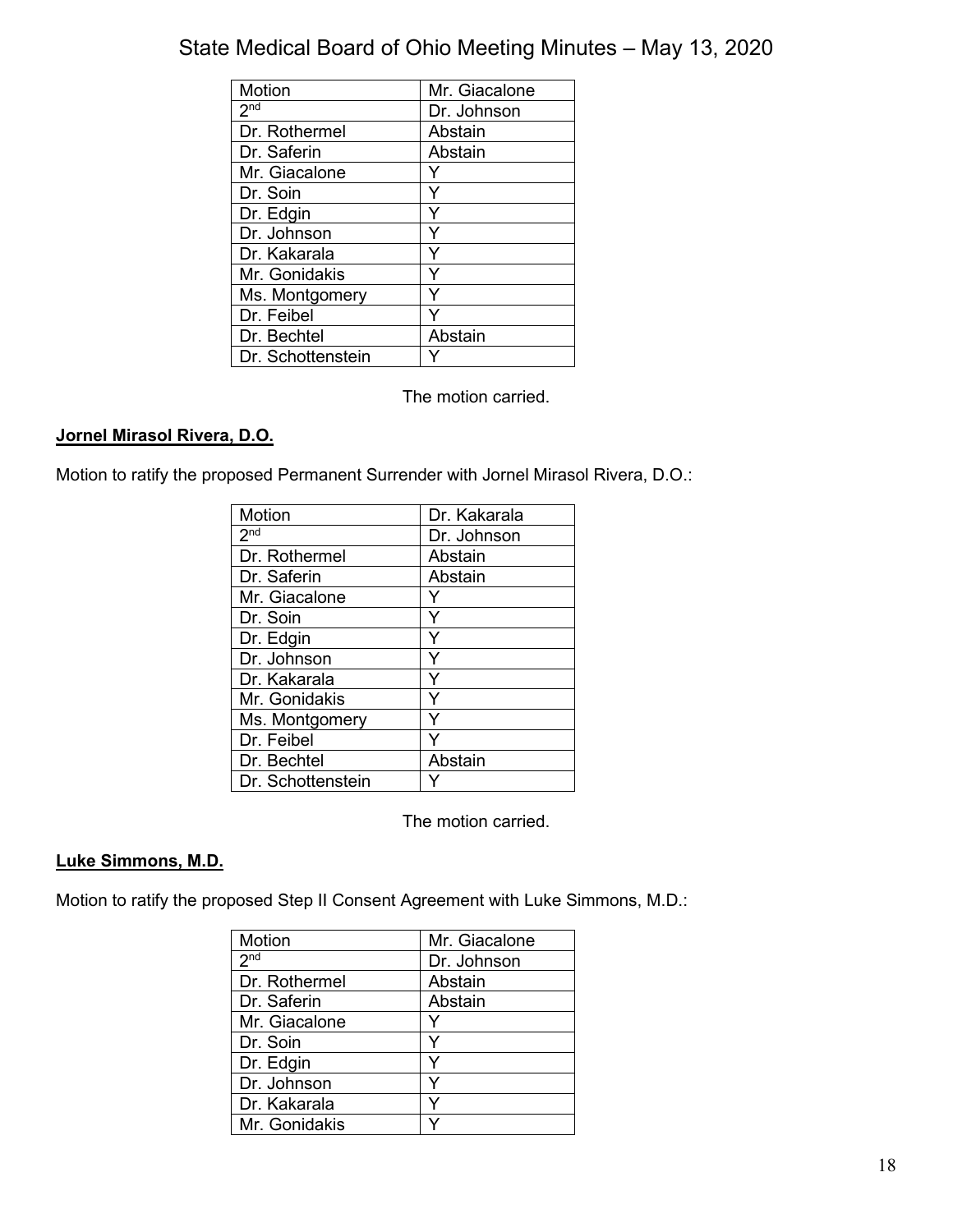| Ms. Montgomery    |  |
|-------------------|--|
| Dr. Feibel        |  |
| Dr. Bechtel       |  |
| Dr. Schottenstein |  |

The motion carried.

### **Maneesh Lal Mehra, M.D.**

Motion to ratify the proposed Addendum to the Step II Consent Agreement with Maneesh Lal Mehra, M.D.:

| Motion            | Dr. Kakarala |
|-------------------|--------------|
| 2 <sub>nd</sub>   | Dr. Johnson  |
| Dr. Rothermel     | Abstain      |
| Dr. Saferin       | Abstain      |
| Mr. Giacalone     | Y            |
| Dr. Soin          | Y            |
| Dr. Edgin         | Y            |
| Dr. Johnson       | Ý            |
| Dr. Kakarala      | Y            |
| Mr. Gonidakis     | Y            |
| Ms. Montgomery    |              |
| Dr. Feibel        |              |
| Dr. Bechtel       | Abstain      |
| Dr. Schottenstein |              |

The motion carried.

### **Raymond G. Stolarski, D.P.M.**

Motion to ratify the proposed Consent Agreement with Raymond G. Stolarski, D.P.M.:

| <b>Motion</b>     | Mr. Giacalone |
|-------------------|---------------|
| 2 <sup>nd</sup>   | Dr. Johnson   |
| Dr. Rothermel     | Abstain       |
| Dr. Saferin       | Abstain       |
| Mr. Giacalone     |               |
| Dr. Soin          | Y             |
| Dr. Edgin         | Y             |
| Dr. Johnson       | Y             |
| Dr. Kakarala      |               |
| Mr. Gonidakis     | Y             |
| Ms. Montgomery    |               |
| Dr. Feibel        |               |
| Dr. Bechtel       |               |
| Dr. Schottenstein |               |

The motion carried.

### **Brittney T. Stone, D.P.M.**

Motion to ratify the proposed Consent Agreement with Brittney T. Stone, D.P.M.: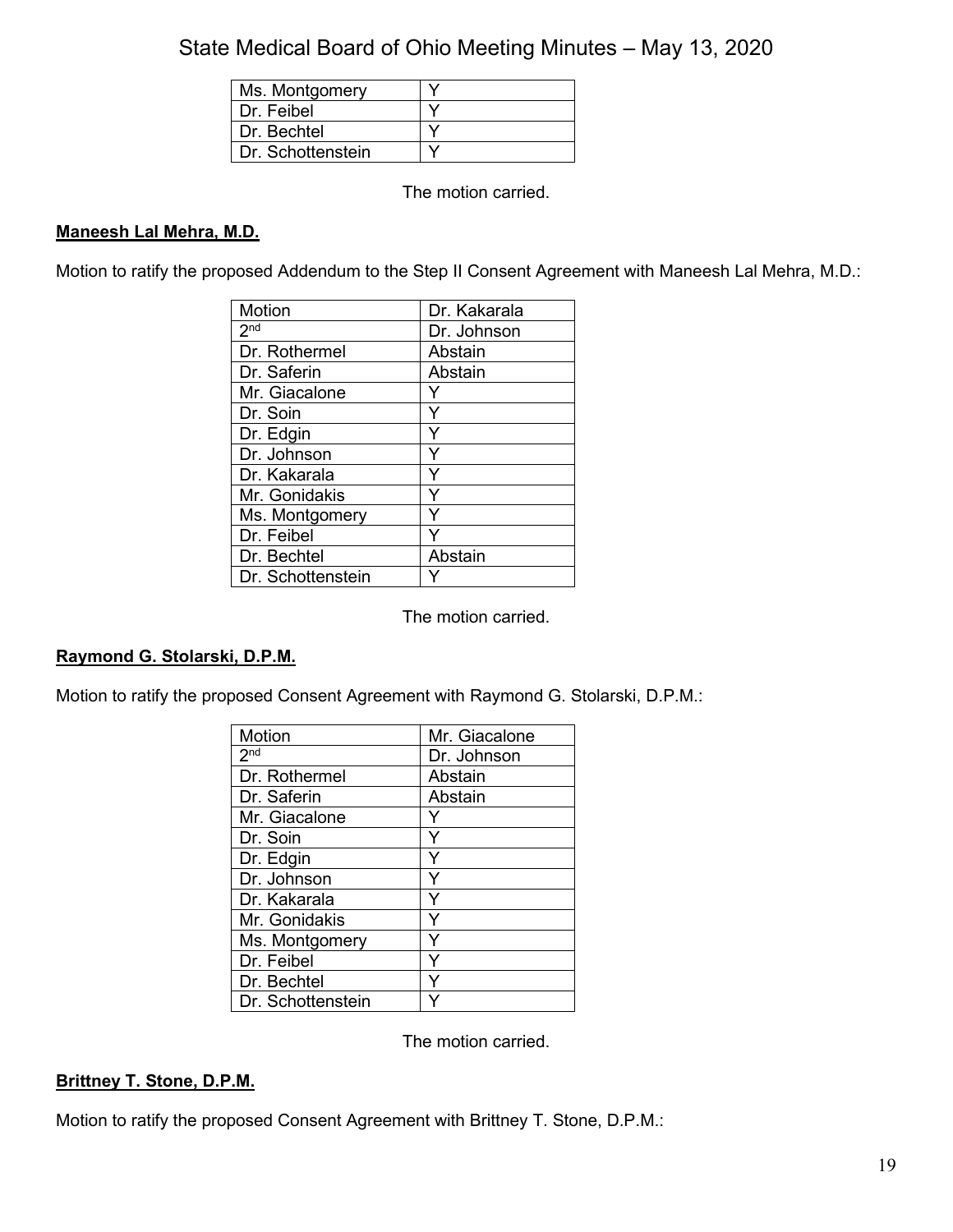| Motion            | Dr. Bechtel |
|-------------------|-------------|
| 2 <sup>nd</sup>   | Dr. Johnson |
| Dr. Rothermel     | Abstain     |
| Dr. Saferin       | Abstain     |
| Mr. Giacalone     |             |
| Dr. Soin          |             |
| Dr. Edgin         | ٧           |
| Dr. Johnson       |             |
| Dr. Kakarala      |             |
| Mr. Gonidakis     | v           |
| Ms. Montgomery    |             |
| Dr. Feibel        |             |
| Dr. Bechtel       | Abstain     |
| Dr. Schottenstein |             |

The motion carried.

### **Erik Lee Szmania, P.A.**

Motion to ratify the proposed Permanent Surrender with Erik Lee Szmania, P.A.:

| Motion            | Mr. Giacalone |
|-------------------|---------------|
| 2 <sub>nd</sub>   | Dr. Kakarala  |
| Dr. Rothermel     | Abstain       |
| Dr. Saferin       | Abstain       |
| Mr. Giacalone     |               |
| Dr. Soin          |               |
| Dr. Edgin         |               |
| Dr. Johnson       |               |
| Dr. Kakarala      |               |
| Mr. Gonidakis     |               |
| Ms. Montgomery    |               |
| Dr. Feibel        |               |
| Dr. Bechtel       | Abstain       |
| Dr. Schottenstein |               |

The motion carried.

### **James David Megargel, M.D.**

Motion to ratify the proposed Step I Consent Agreement with James David Megargel, M.D.:

| Motion          | Dr. Bechtel |
|-----------------|-------------|
| 2 <sub>nd</sub> | Dr. Edgin   |
| Dr. Rothermel   | Abstain     |
| Dr. Saferin     | Abstain     |
| Mr. Giacalone   |             |
| Dr. Soin        | v           |
| Dr. Edgin       |             |
| Dr. Johnson     |             |
| Dr. Kakarala    |             |
| Mr. Gonidakis   |             |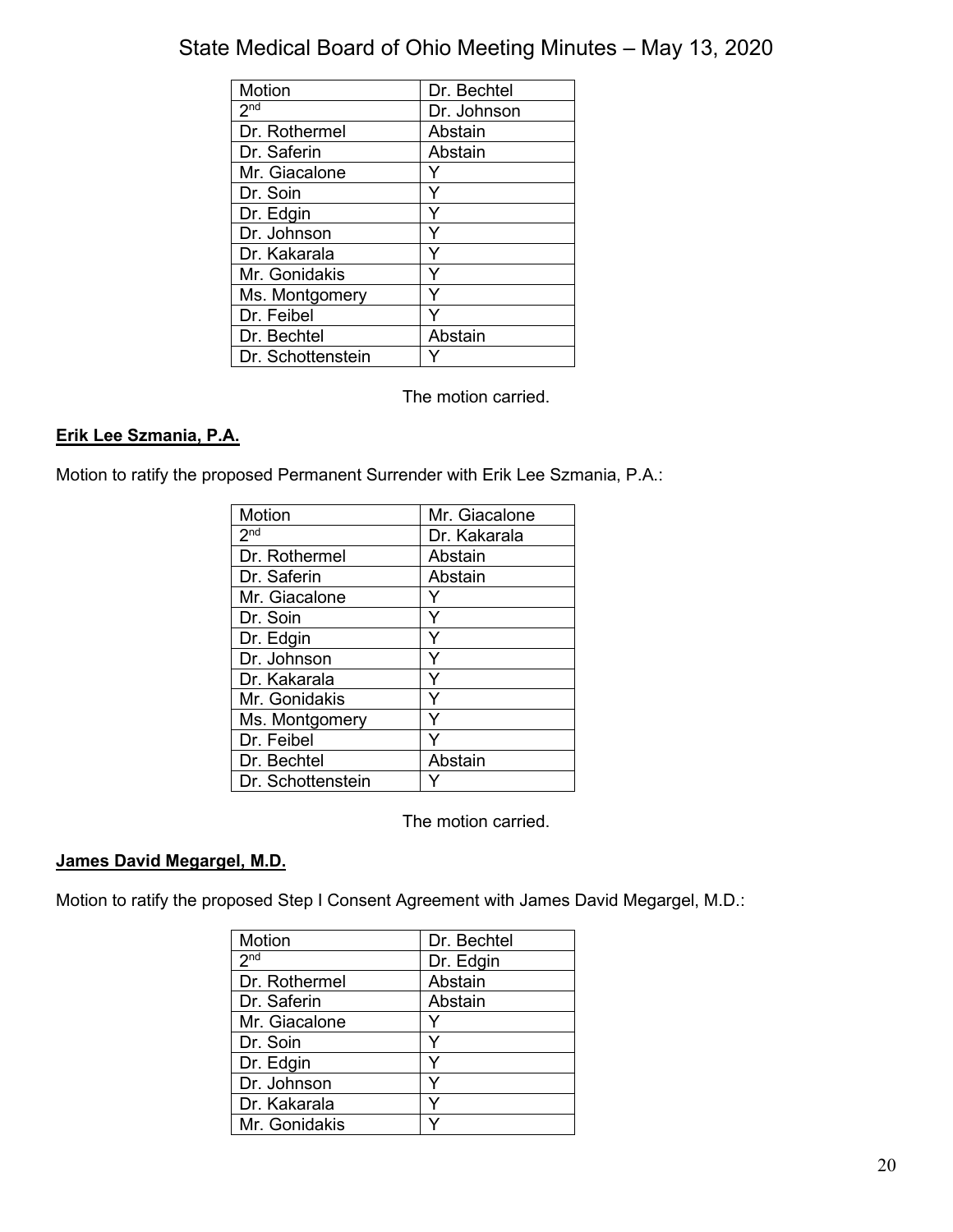| Ms. Montgomery    |  |
|-------------------|--|
| Dr. Feibel        |  |
| Dr. Bechtel       |  |
| Dr. Schottenstein |  |

The motion carried.

### **Mark Charles Nenow, M.D.**

Motion to ratify the proposed Probationary Consent Agreement with Mark Charles Nenow, M.D.:

| <b>Motion</b>     | Dr. Bechtel  |
|-------------------|--------------|
| 2 <sub>nd</sub>   | Dr. Kakarala |
| Dr. Rothermel     | Abstain      |
| Dr. Saferin       | Abstain      |
| Mr. Giacalone     |              |
| Dr. Soin          | Y            |
| Dr. Edgin         | Y            |
| Dr. Johnson       | Y            |
| Dr. Kakarala      | Y            |
| Mr. Gonidakis     | Y            |
| Ms. Montgomery    |              |
| Dr. Feibel        | Y            |
| Dr. Bechtel       |              |
| Dr. Schottenstein |              |

The motion carried.

### **Jeffrey C. Maludy, M.D.**

Motion to ratify the proposed Permanent Retirement with Jeffrey C. Maludy, M.D.:

| Motion            | Dr. Kakarala |
|-------------------|--------------|
| 2 <sup>nd</sup>   | Dr. Johnson  |
| Dr. Rothermel     | Abstain      |
| Dr. Saferin       | Abstain      |
| Mr. Giacalone     |              |
| Dr. Soin          | Y            |
| Dr. Edgin         | Y            |
| Dr. Johnson       |              |
| Dr. Kakarala      |              |
| Mr. Gonidakis     | Y            |
| Ms. Montgomery    |              |
| Dr. Feibel        |              |
| Dr. Bechtel       | Abstain      |
| Dr. Schottenstein |              |

The motion carried.

### **Robert Ficklin Ross, M.D.**

Motion to ratify the proposed Permanent Surrender with Robert Ficklin Ross, M.D.: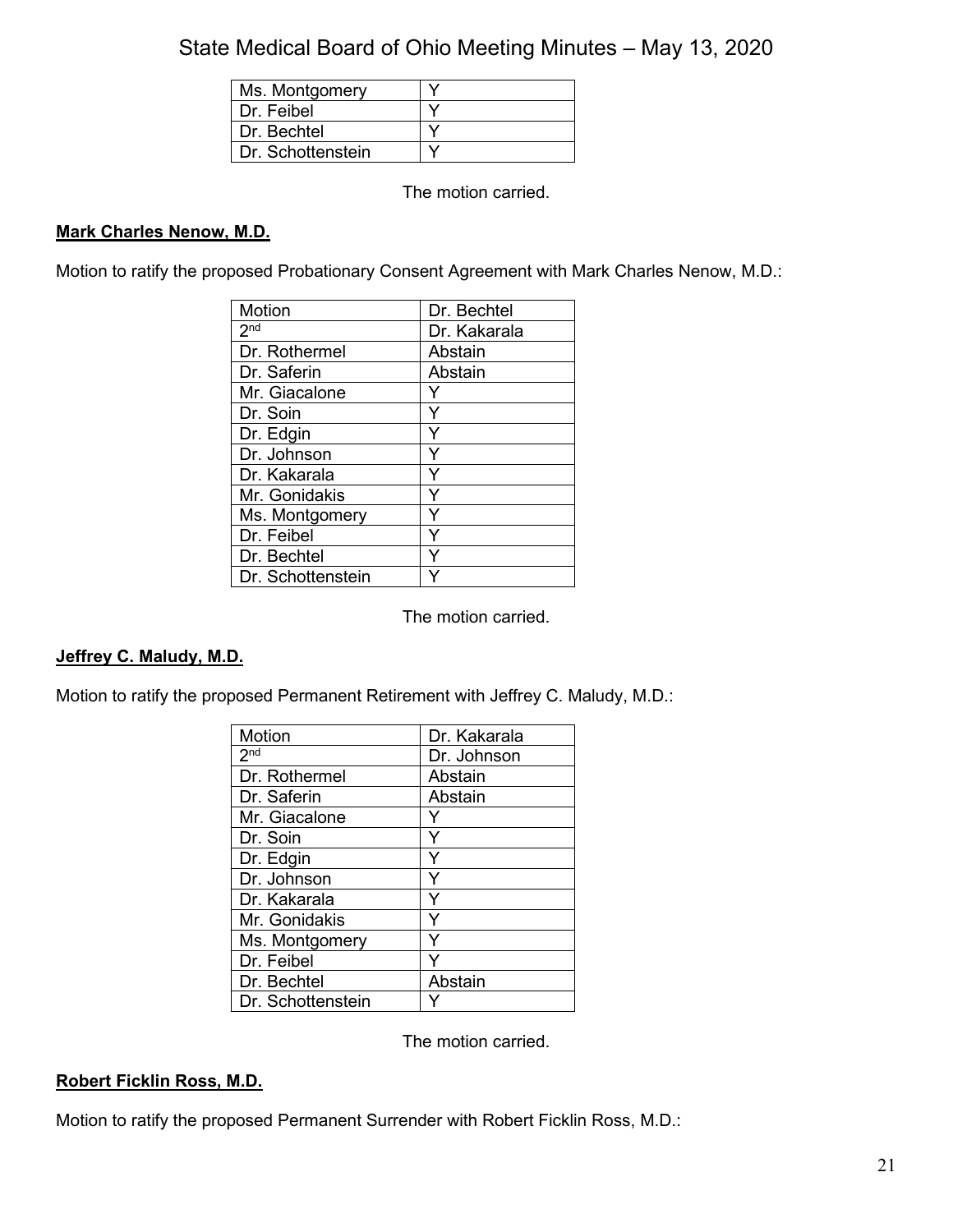| Motion            | Dr. Bechtel |
|-------------------|-------------|
| 2 <sup>nd</sup>   | Dr. Johnson |
| Dr. Rothermel     | Abstain     |
| Dr. Saferin       | Abstain     |
| Mr. Giacalone     |             |
| Dr. Soin          |             |
| Dr. Edgin         | ٧           |
| Dr. Johnson       |             |
| Dr. Kakarala      |             |
| Mr. Gonidakis     |             |
| Ms. Montgomery    |             |
| Dr. Feibel        |             |
| Dr. Bechtel       |             |
| Dr. Schottenstein |             |

The motion carried.

### **NOTICES OF OPPORTUNITY FOR HEARING, ORDERS OF SUMMARY SUSPENSION, ORDERS OF IMMEDIATE SUSPENSION, AND ORDERS OF AUTOMATIC SUSPENSION**

Ms. Marshall presented the following Citations to the Board for consideration:

- 1. Kamel Abraham, M.D.: Based on allegations of violation of minimal standards of care related to prescribing for seven patients.
- 2. Linda Elaine Coleman, M.D.: Based on action taken by the Virginia Board of Medicine regarding an inappropriate relationship with a patient.
- 3. Stephen N. Crowe, M.D.: An immediate suspension, to be issued to a physician who received intervention in lieu of conviction for illegal processing of drug documents.
- 4. Larry Everhart, M.D.: Based on allegations of violation of minimal standards of care involving a failure to employ acceptable scientific methods.
- 5. Martha A. Johnston, M.D.: Based on allegations of violation of minimal standards of care involving prescribing to 15 patients.
- 6. Michael Stephen Lazaro, L.M.T.: Based on allegations of sexual misconduct and failure to cooperate with the Board's investigation.
- 7. Rosia McKnight: To be issued to a massage therapist applicant, based on prior revocation of her nursing license by the Ohio Board of Nursing.
- 8. Jacob Osterhues, L.M.T.: Based on violation of the probationary terms of the Board's August 2019 Order. Ms. Marshall noted that this practitioner's license is already under suspension.
- 9. Monica Lynn Richardson: To be issued to a massage therapist who is seeking restoration of her Ohio massage therapy license and was determined to be unable to practice currently due to schizophrenia.
- 10. lnderpal Singh, M.D.: To be issued to an applicant for a full medical license, based on failure to attend an evaluation regarding a physical condition that is impacting his ability to practice.
- 11. Rosia McKnight: To be issued to a massage therapist applicant, based on failure to attend a Boardordered evaluation.

Dr. Feibel expressed concerns about Citation #6 and questioned why the citation did not include a summary suspension. Ms. Marshall explained that the events in the citation occurred three years ago and this is why there is no summary suspension. Ms. Marshall added that the Board's attempts to vet the allegation was hampered by the respondent's failure to cooperate with the investigation.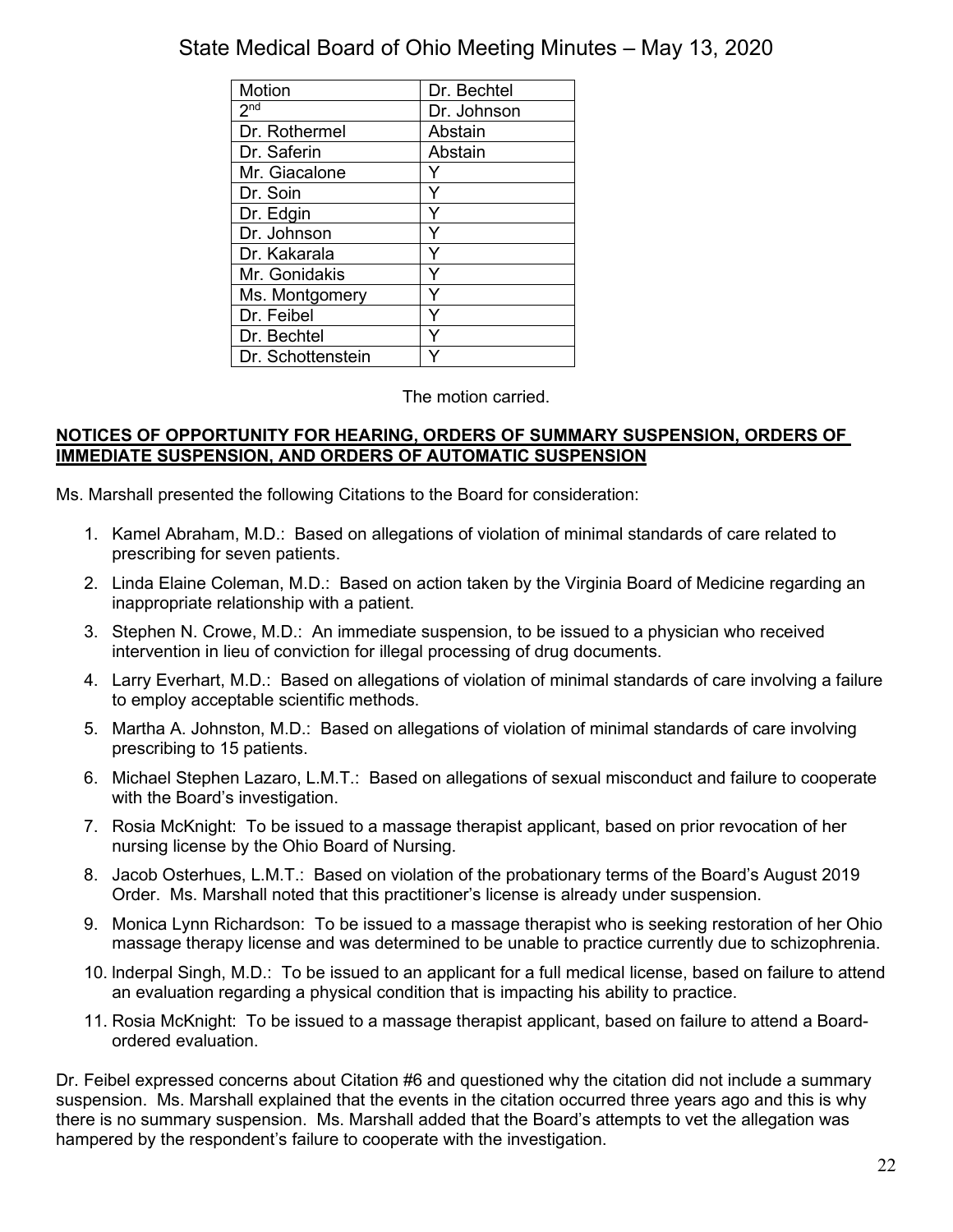Motion to approve and issue proposed Citation #3, an Immediate Suspension:

| <b>Motion</b>              | Dr. Bechtel |
|----------------------------|-------------|
| $2^{\overline{\text{nd}}}$ | Dr. Edgin   |
| Dr. Rothermel              | Abstain     |
| Dr. Saferin                | Abstain     |
| Mr. Giacalone              |             |
| Dr. Soin                   | Y           |
| Dr. Edgin                  |             |
| Dr. Johnson                | Υ           |
| Dr. Kakarala               |             |
| Mr. Gonidakis              |             |
| Ms. Montgomery             |             |
| Dr. Feibel                 |             |
| Dr. Bechtel                |             |
| Dr. Schottenstein          |             |

The motion carried.

Motion to approve and issue proposed Citations #'s 1 and 4:

| Motion            | Dr. Kakarala  |
|-------------------|---------------|
| 2 <sup>nd</sup>   | Mr. Giacalone |
| Dr. Rothermel     | Abstain       |
| Dr. Saferin       | Abstain       |
| Mr. Giacalone     |               |
| Dr. Soin          | Y             |
| Dr. Edgin         | Y             |
| Dr. Johnson       | Y             |
| Dr. Kakarala      | Y             |
| Mr. Gonidakis     | Y             |
| Ms. Montgomery    | Y             |
| Dr. Feibel        |               |
| Dr. Bechtel       | Abstain       |
| Dr. Schottenstein |               |

The motion carried.

Motion to approve and issue proposed Citations #'s 2 and 5 through 11:

| Motion          | Dr. Bechtel |
|-----------------|-------------|
| 2 <sup>nd</sup> | Dr. Edgin   |
| Dr. Rothermel   | Abstain     |
| Dr. Saferin     | Abstain     |
| Mr. Giacalone   |             |
| Dr. Soin        |             |
| Dr. Edgin       |             |
| Dr. Johnson     |             |
| Dr. Kakarala    |             |
| Mr. Gonidakis   |             |
| Ms. Montgomery  |             |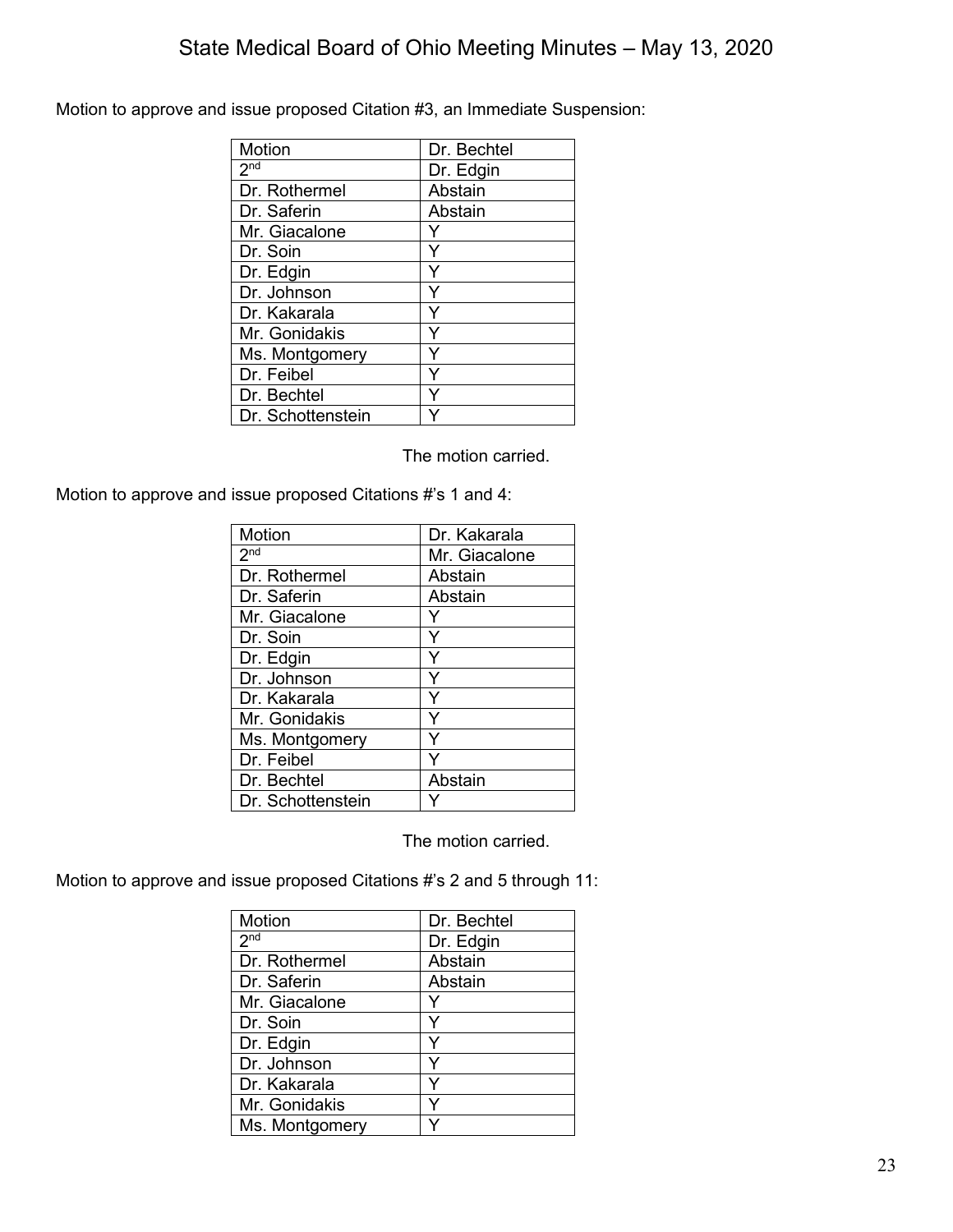| Dr. Feibel        |  |
|-------------------|--|
| Dr. Bechtel       |  |
| Dr. Schottenstein |  |

The motion carried.

### **OPERATIONS REPORT**

**Budget:** Ms. Loucka stated that the State hiring freeze is still in effect and is expected to continue for some time. Ms. Loucka commented that the Board is set for this fiscal year, but there will need to be a conversation about staffing in the next fiscal year, and that will depend on what guidance is issued from the Office of Budget and Management (OBM).

In response to questions from Mr. Gonidakis, Ms. Loucka stated that the Board is subject to the order to reduce budget by 20% even though the Board is not supported by the General Revenue Fund (GRF). Ms. Loucka stated that historically in these financial situations, the OBM will author legislation that will allow for movement of non-GRF funds from agencies in lieu of normal allocations. Consequently, some funds could possible be moved from the Board's fund in the next fiscal year. Ms. Loucka stated that the Board was able to meet the 20% budget reduction for this fiscal year by absorbing costs.

Ms. Loucka continued that the Board's investigators have done a very good job using the downtime caused by the COVID-19 pandemic to get caught up and to seek out training opportunities. One training that the Board has put off is the prescribing training offered by Case Western Reserve University (CWRU), due to the expense of that program. However, Mr. Roach has been able to work out an arrangement by which the Board's staff will take the training via the internet and CWRU will allow the Board to pay what the Board feels is fair at the time given the budget situation. Ms. Loucka stated that the prescribing training will be very valuable for the Board's enforcement attorneys and investigators.

**Licensure:** Ms. Loucka stated that though it is not ideal to have the Board's entire licensure staff working from home, the staff has been keeping up with the work and there is no significant backlog. The statistics show normal variances in the licensure numbers and the staff has been working very hard to get applications approved quickly. Ms. Loucka commended Mr. Turek and the entire licensure staff for their work.

Ms. Montgomery observed that the average time to license applicants seems to have increased. Ms. Loucka stated that there have been some delays in completing background checks because of many outside offices being closed due to the COVID-19 pandemic. Mr. Turek agreed and added that there has been a significant increase in training certificate applications, noting that 2,000 applications were received in one month. Ms. Loucka stated that medical training programs in the state are pushing their residents to file their applications sooner rather than later this year, so more are being received sooner than in other years.

Mr. Gonidakis asked if the policies adopted by the Board in March had had any positive or negative effects, generally speaking. Ms. Loucka stated that at this time the Board has not seen any negative effects from the relaxation of enforcement of telehealth rules. Ms. Loucka added that though the legislature has delayed the requirement for licensees to be license renewal fees until December or until 90 days after the lifting of the pandemic-related orders, she has not seen much delay in the payment of renewal fees. Ms. Loucka was uncertain how many licensees are complying with continuing medical education (CME) requirements even though the Board suspended that requirement, though she opined that people are catching up on online training opportunities.

**Complaints:** Ms. Loucka noted that the operations report includes complaint information this month. Additional data on complaints will be reviewed in the near future.

**Communications:** Ms. Loucka stated that the communications is putting out a great deal of information and many state agencies are looking at the Board's website as a model. Ms. Loucka was pleased with the work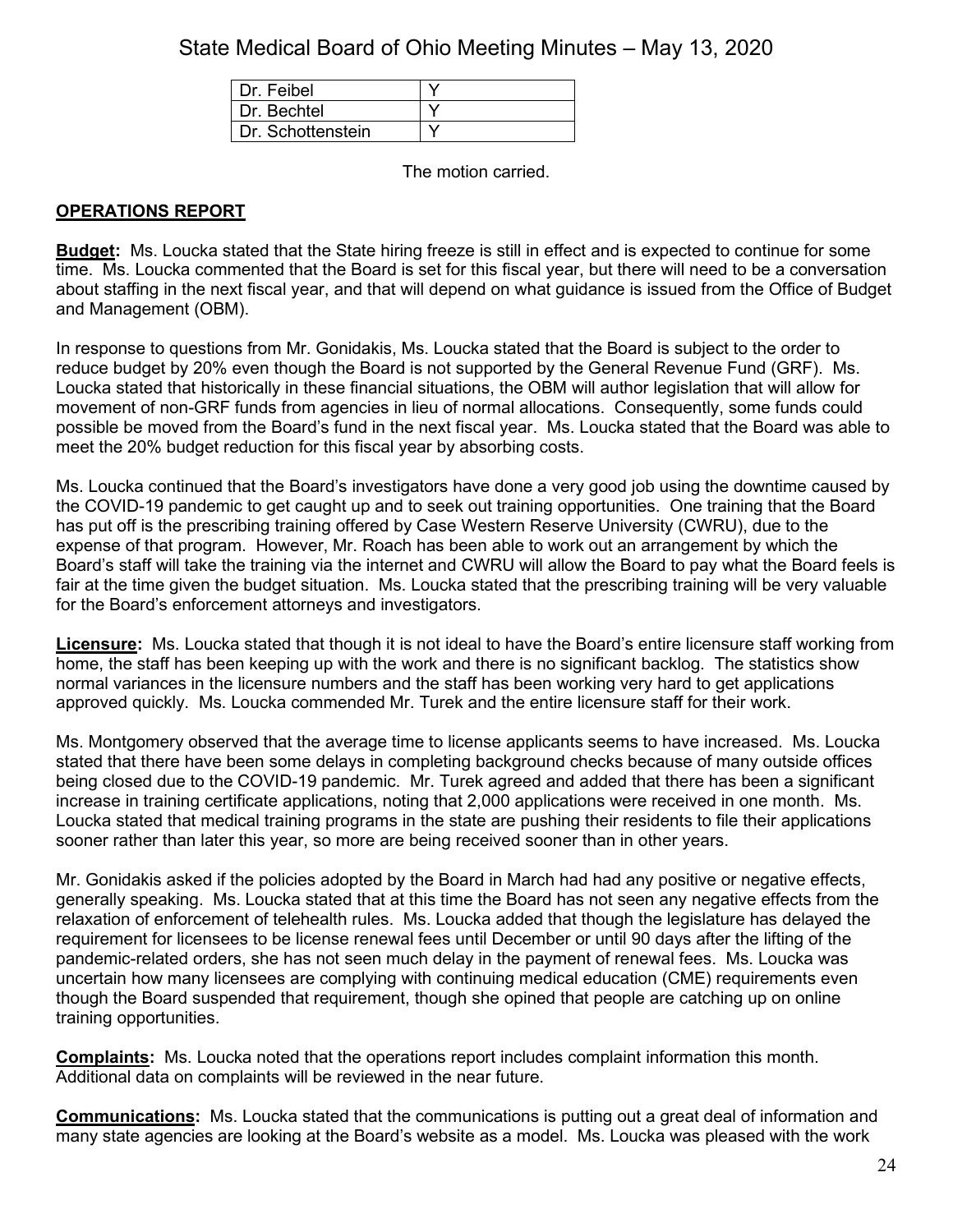the communications team has done to keep the Board's licensees and consumers aware of what is happening through email pushes, social media, and other means. Ms. Loucka extended special thanks to Jill Reardon, Cierra Lynch, and Jerica Stewart, who answered over 1,200 emails in April and a few hundred phone calls as well. Many inquiries are being received at this time and every effort is being taken to answer them in real time and keeping them from escalating to the office of a legislator or the Governor.

Ms. Loucka stated that the Board has issued practice guidelines for massage therapists, acupuncturists, and cosmetic therapist. The Board will continue to educate licensees with the goal of keeping them in compliance. The Board will also work with local health departments and the Ohio Department of Health to ensure that licensees are following the guidelines.

Dr. Soin opined that the staff did a great job on the guidelines, stating that they were comprehensive and help to protect the public. Dr. Soin also thanked Dr. Schottenstein and Dr. Feibel for helping the staff with the guidelines. Dr. Soin questioned if there may be confusion because the mandatory items are listed side-by-side with the recommendations. Dr. Soin also asked if some of the items should be in bold font or otherwise highlighted due to there being so much content in the guidelines. Ms. Loucka stated that the guidelines document uses the same layout that all other agencies have used as part of the Responsible Restart Ohio program. The staff is also working with the Ohio Chapter of the American Massage Therapy Association on an FAQ document to flesh out some of the bullet points in the guidelines.

### **REPORTS BY ASSIGNED COMMITTEES**

Dr. Schottenstein stated that this month the Board's committee work will be incorporated into the full Board meeting.

### **Finance Committee Report**

### Fiscal Update

Dr. Schottenstein stated that in March 2020 the Board's revenue was \$1,325,847. Dr. Schottenstein commented that months of revenue greater than 1,000,000 are very good months for the Board. Dr. Schottenstein commented that the month of March in even-numbered fiscal years are the biggest month of the two-year cycle, simply as a function of renewal dates based on the first letters of licensees surnames. The net fiscal revenue was \$455,387 and the Board's cash balance increased to \$5,780,690. Dr. Schottenstein observed that this cash balance is a record high for the Board.

Dr. Schottenstein continued that the board had been anticipating additional high-revenue months for the rest of the fiscal year, especially in June when respiratory care professionals and dietitians renew their licenses. However, the passage of House Bill 197 has extended the deadline for license renewals to as late as December, so it is likely that many licensees will wait until the deadline to renew. This could result in a decrease in revenue for several months, followed by an upsurge in revenue towards the end of the calendar year.

The Board's expenditures are down 2.5% year-to-date compared to one year ago. Dr. Schottenstein stated that with revenue is up and expenditures are down, the Board is in a financially health place right now.

As mentioned last month, the Board has been asked by the Office of Budget and Management (OBM) to make a budget reduction of \$259,209 for Fiscal Year 2020, and as noted earlier today, the Board has done that. Dr. Schottenstein stated that the fiscal summary page shows an uptick in expenditures for historical case review. The Board is now 50% of the way through its historical case review regarding sexual misconduct cases and about \$82,580 has been spent on that. Dr. Schottenstein further noted that the Board is about 76% of the way through the working group tasks as a whole.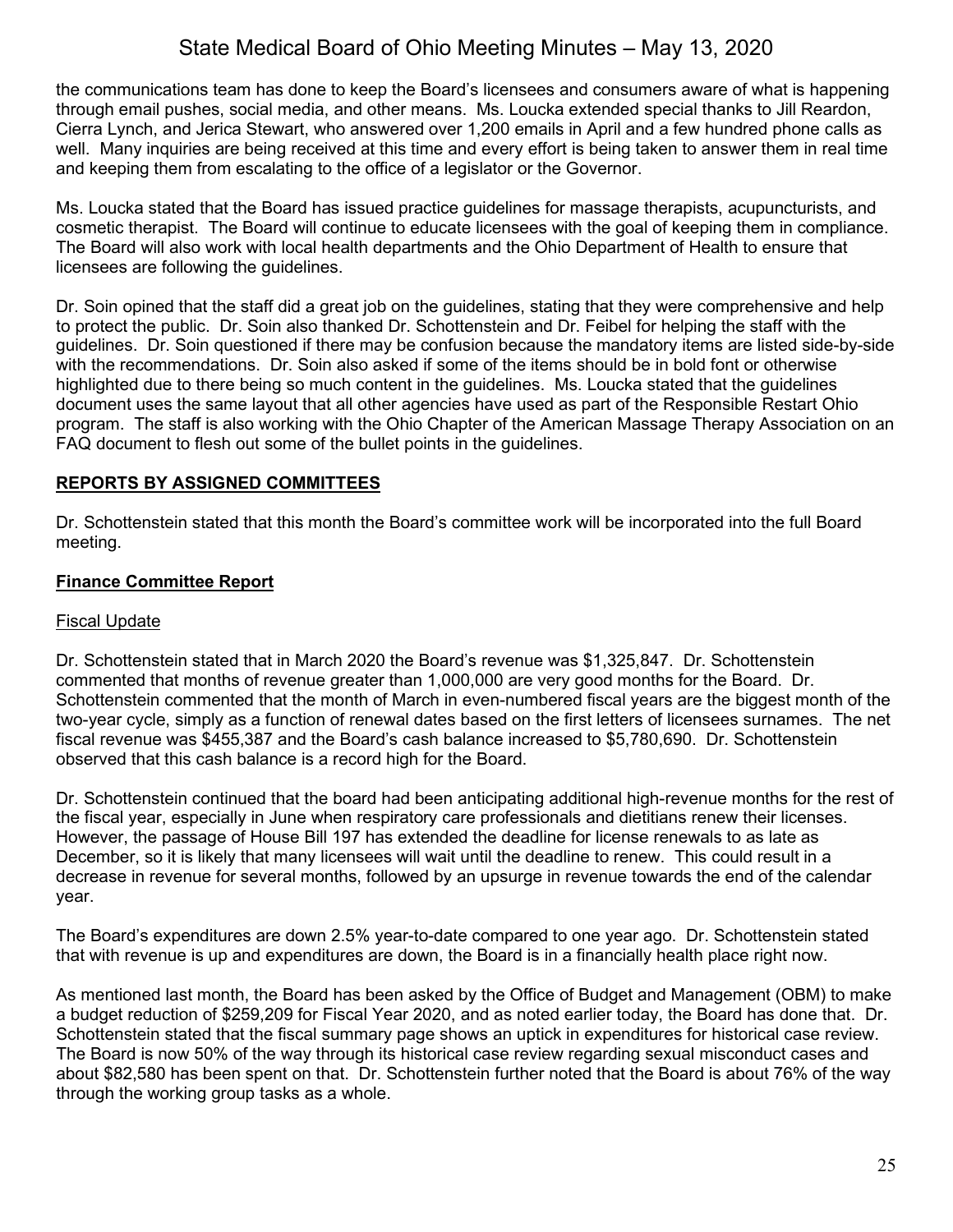Fines received in March 2020 are from three sources: Disciplinary fines, CME non-disciplinary fines, and money received from collections. These sources totals about \$30,000. The Board has received \$168,109 in total fines year-to-date out of a total assessed fines of \$252,000. Dr. Schottenstein stated that there will be a decrease in CME fines related to the Board's motion to suspend enforcement of CME requirements in light of the COVID-19 pandemic.

### **Medical Marijuana Expert Review Committee Report**

Dr. Bechtel stated that the Board has voted to move forward with an expert review of the petition to add cachexia to the list of qualifying conditions for treatment with medical marijuana. The Board has contracted with an expert to review the petition. The report is expected to be available by the end of this month so that Committee members may review it and discuss it at the June 10th Committee meeting, at which time the Committee expects to vote on the petitions regarding cachexia, anxiety, and autism. The full Board will take action on the Committee's recommendations at the July Board meeting. Official adjustments to statutory timelines will be made at the June Board meeting.

### **Sexual Misconduct Committee Report**

### FSMB Audit

Dr. Schottenstein stated that this morning the Committee talked about the Federation of State Medical Boards (FSMB) consultation review, which is an auditing of the Board's processes. The FSMB review team includes members from the FSMB itself and from different state medical boards. The team has been provided with a great deal of documentation regarding the Board's organization and workflow. Next, the team will interview staff members, as well as the Secretary, Supervising Member, and President of the Board. The team expects to issue a final report by the end of this fiscal year.

Dr. Schottenstein noted that the original cost for the FSMB audit was going to be about \$30,000. However, the cost as been reduced to about \$15,000 due to savings in travel expenses and a discount that the FSMB has given to the Board. Dr. Schottenstein commented that the FSMB process is encouraging so far.

When the FSMB audit is concluded, the Office of Budget and Management (OBM) will conduct its own audit. It is not known what cost, if any, the OBM audit will entail.

### Victim Advocate Training.

Dr. Schottenstein stated that Mr. Roach has been working with the Ohio Victim Witness Association to provide training for investigators. The investigators will complete a half-day training webinar that will be tailored to the Board's needs.

Dr. Schottenstein commented that the Board had originally envisioned using victim advocates that were contract workers regionally based around the state. However, the Board staff has learned that it is more comfortable using internal resources because it is a more dedicated resource. Contractors have not been ideal because there is less continuity and availability in real time.

### Historical Case Review

Dr. Schottenstein stated that the historical case review is progressing well. The Committee was thankful that about ten assistant attorneys general were kind enough to aid in the review at no expense to the Board. In addition, another ten contractors are continuing to review cases as well. As the reviews continue, the average length of time it takes to complete a review has gone down substantially because the most complex cases were reviewed first. The reviewers also started with cases involving active licensees first, and those cases are nearly complete. The staff has spent about 3,000 hours on the workgroup action plan, and 2,000 of those hours are on historical case review and does not count contractor review time. The current review time is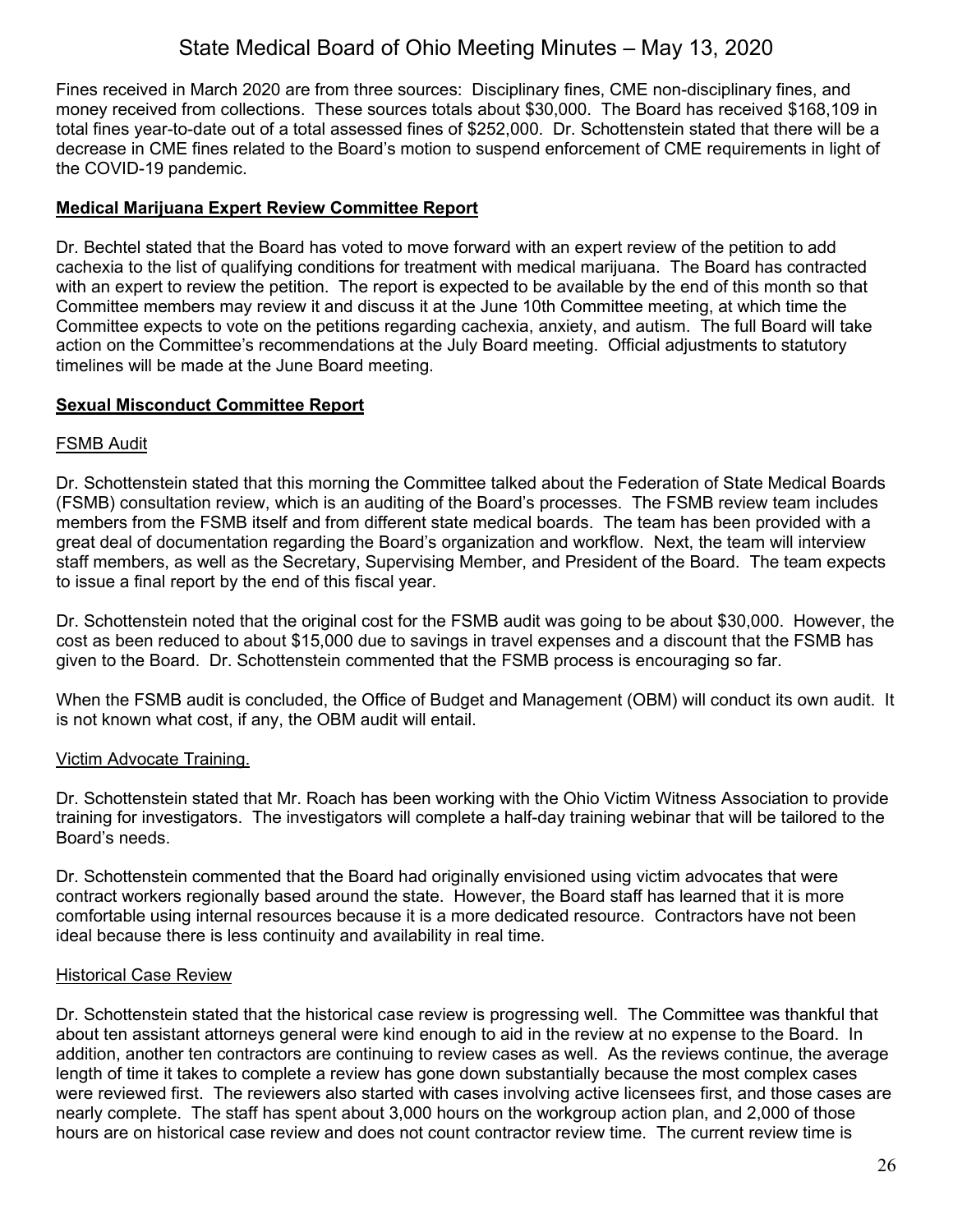about one to one-and-a-half hours per review. It is hoped that the review time will continue to decrease and the project will be completed in a timely manner.

### **Policy Committee Report**

Dr. Soin stated that due to the COVID-19 pandemic, the Policy Committee items have been wrapped into the full Board meeting today and have already been addressed.

### **Licensure Committee Report**

#### Licensure Application Reviews

#### Erin Ruskiewicz

Dr. Saferin stated that Ms. Ruskiewicz has applied to restore her massage therapy license in Ohio. Ms. Ruskiewicz has not practiced massage therapy within the last five years and has never taken the Massage and Bodywork Licensing Examination (MBLEx).

Motion to approve Ms. Ruskiewicz's application for restoration of her Ohio license contingent on her passing of the MBLEx within twelve months from the date of mailing of the Notice of Opportunity for a Hearing:

| <b>Motion</b>     | Dr. Bechtel   |
|-------------------|---------------|
| 2 <sub>nd</sub>   | Dr. Rothermel |
| Dr. Rothermel     |               |
| Dr. Saferin       | Y             |
| Mr. Giacalone     | Υ             |
| Dr. Soin          |               |
| Dr. Edgin         | Υ             |
| Dr. Johnson       |               |
| Dr. Kakarala      |               |
| Mr. Gonidakis     | Y             |
| Ms. Montgomery    |               |
| Dr. Feibel        | Y             |
| Dr. Bechtel       |               |
| Dr. Schottenstein |               |

The motion carried.

### Aamer Chughtai, M.D.

Dr. Saferin stated that Dr. Chughtai has applied for a medical license and has requested that his experience and training in the United Kingdom and United States be deemed equivalent to twenty-four months of graduate medical education through the second-year level of graduate medical education.

Motion to grant the graduate medical education equivalence, as outlined in 4731.09(A)(4)(b), Ohio Revised Code, so that Dr. Chughtai may be granted a license:

| Motion          | Dr. Rothermel |
|-----------------|---------------|
| 2 <sub>nd</sub> | Dr. Bechtel   |
| Dr. Rothermel   |               |
| Dr. Saferin     |               |
| Mr. Giacalone   |               |
| Dr. Soin        |               |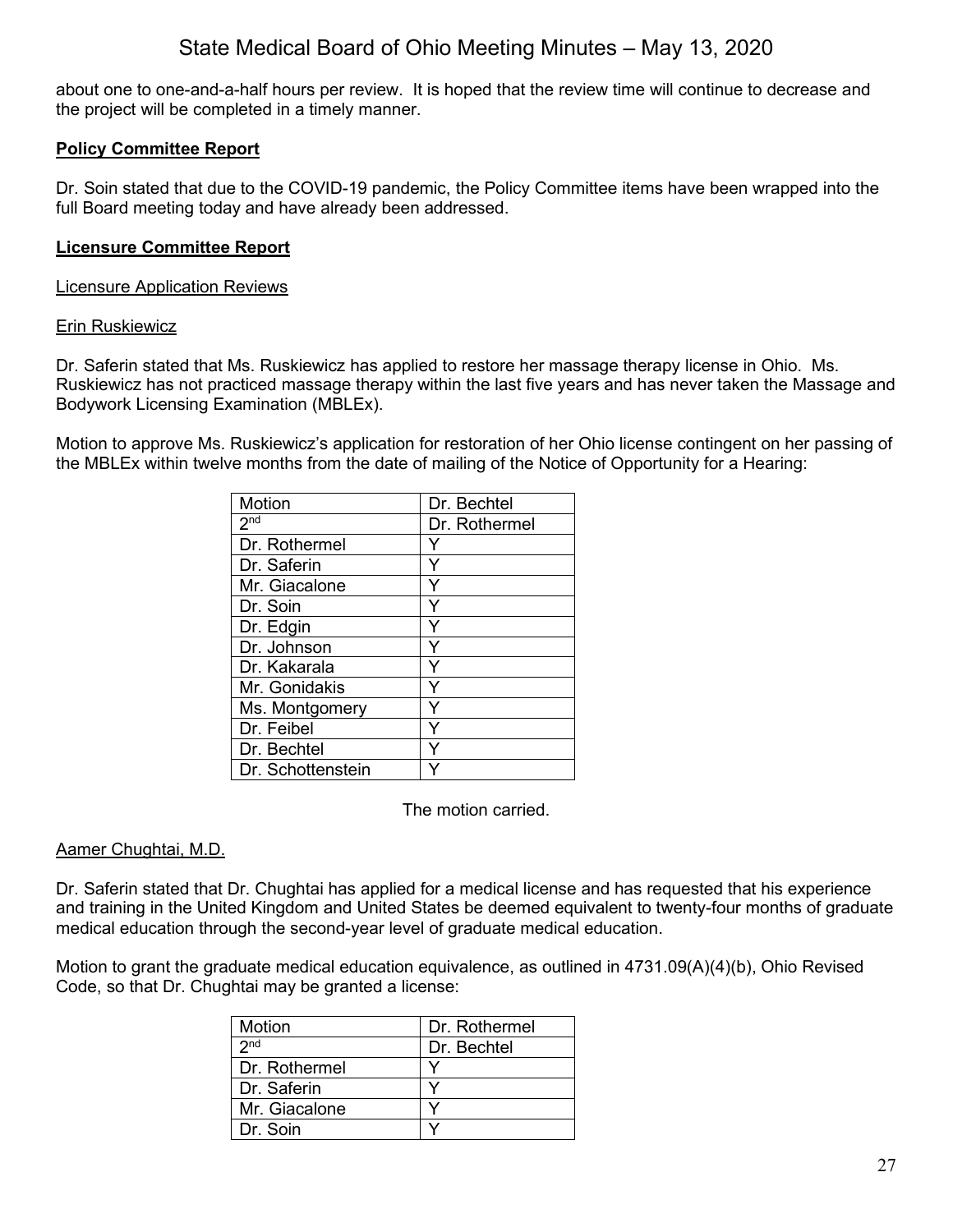| Dr. Edgin         |  |
|-------------------|--|
| Dr. Johnson       |  |
| Dr. Kakarala      |  |
| Mr. Gonidakis     |  |
| Ms. Montgomery    |  |
| Dr. Feibel        |  |
| Dr. Bechtel       |  |
| Dr. Schottenstein |  |

The motion carried.

### Tasadooq Hussain, M.D.

Dr. Saferin stated that Dr. Hussain has applied for a medical license and has requested a waiver of the United States Medical Licensing Examination (USMLE) ten-year rule. Dr. Hussain has also requested that his experience and training in the United Kingdom and United States be deemed equivalent to twenty-four months of graduate medical education through the second-year level of graduate medical education.

Motion to approve the good cause exception of the 10-year rule as outlined in 4731-6-05(C)(2), Ohio Revised Code, and accept the examination sequence, and grant the graduate medical education equivalence, as outlined in 4731.09(A)(4)(b), Ohio Revised Code, so that Dr. Hussain may be granted a license:

| Motion            | Dr. Kakarala  |
|-------------------|---------------|
| 2 <sub>nd</sub>   | Dr. Rothermel |
| Dr. Rothermel     |               |
| Dr. Saferin       | Y             |
| Mr. Giacalone     | Y             |
| Dr. Soin          | Y             |
| Dr. Edgin         | Y             |
| Dr. Johnson       | Ý             |
| Dr. Kakarala      | Y             |
| Mr. Gonidakis     | Y             |
| Ms. Montgomery    |               |
| Dr. Feibel        | Y             |
| Dr. Bechtel       |               |
| Dr. Schottenstein |               |

The motion carried.

### Muhammad-Atif Zubairi, M.D.

Dr. Saferin stated that Dr. Zubairi has applied for a medical license and has requested a waiver of the United States Medical Licensing Examination (USMLE) ten-year rule.

Motion to approve the good cause exception to the 10-year rule as outlined in 4731-6-05 (C)(2), Ohio Administrative Code, and accept the examination sequence so that Dr. Zubairi may be granted a license:

| Motion          | Dr. Rothermel |
|-----------------|---------------|
| 2 <sub>nd</sub> | Dr. Edgin     |
| Dr. Rothermel   |               |
| Dr. Saferin     |               |
| Mr. Giacalone   |               |
| Dr. Soin        |               |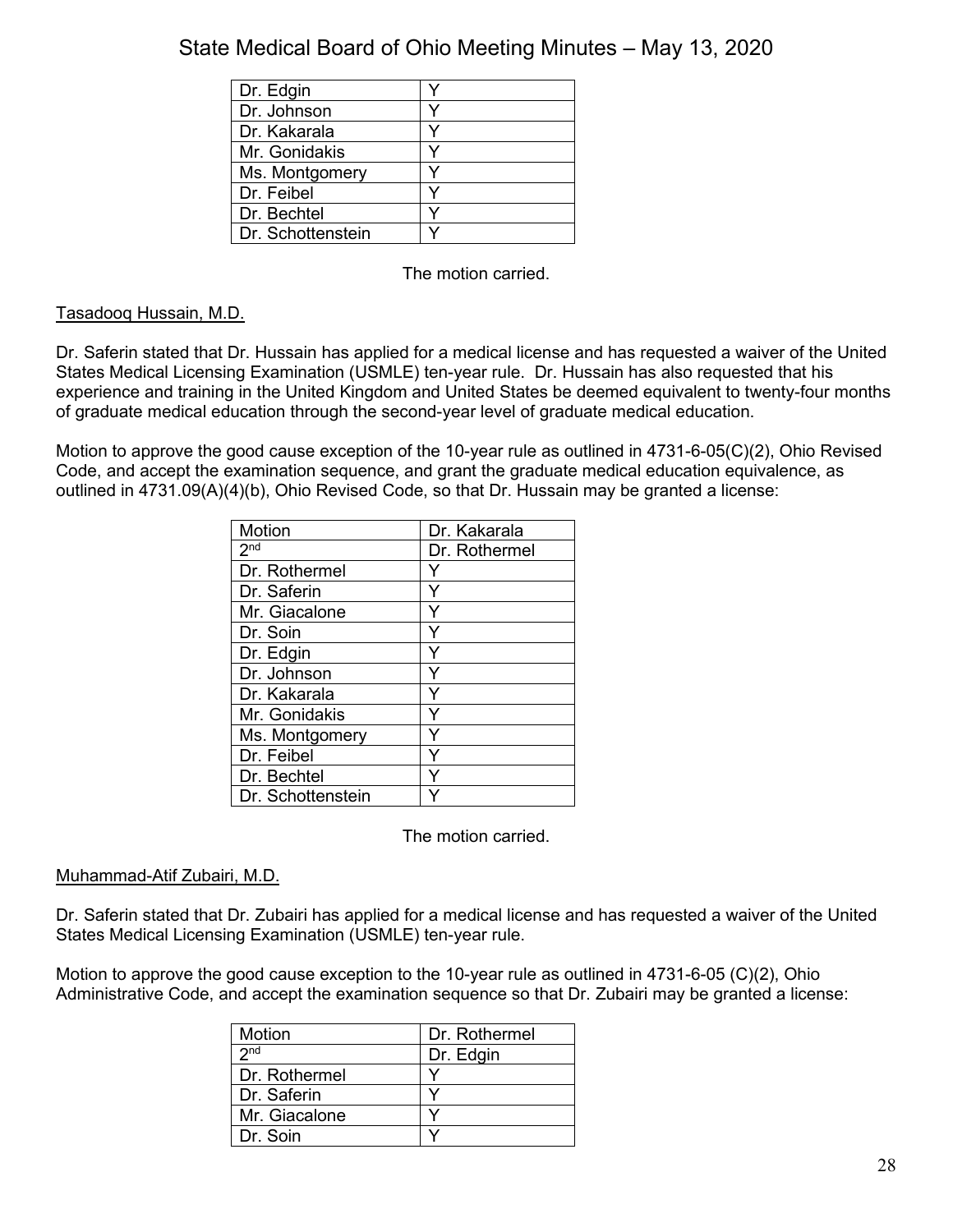| Dr. Edgin         |  |
|-------------------|--|
| Dr. Johnson       |  |
| Dr. Kakarala      |  |
| Mr. Gonidakis     |  |
| Ms. Montgomery    |  |
| Dr. Feibel        |  |
| Dr. Bechtel       |  |
| Dr. Schottenstein |  |

The motion carried.

### **COMPLIANCE**

### **Office Conference Review**

Motion to approve the Compliance staff's Reports of Conferences for April 7, 9, 10, and 13, 2020:

| Motion            | Dr. Kakarala |
|-------------------|--------------|
| 2 <sub>nd</sub>   | Dr. Johnson  |
| Dr. Rothermel     | Abstain      |
| Dr. Saferin       | Abstain      |
| Mr. Giacalone     |              |
| Dr. Soin          |              |
| Dr. Edgin         |              |
| Dr. Johnson       |              |
| Dr. Kakarala      |              |
| Mr. Gonidakis     |              |
| Ms. Montgomery    |              |
| Dr. Feibel        |              |
| Dr. Bechtel       | Abstain      |
| Dr. Schottenstein |              |

The motion carried.

### **Probationary Requests**

Motion to approve the Secretary and Supervising Member's recommendations for the following probationary requests:

- a) Michael T. Bangert, M.D.: Request for reduction in appearances to every six months.
- b) Rebecca T. Cirino, D.O.: Request for release from the terms of the May 9, 2018 Consent Agreement.
- c) Michael J. Howkins, D.O.: Request for discontinuance of the drug log and audit and assay requirements.
- d) Susan Donna Lawrence, D.O.: Request for approval of L. Todd Hawkins, M.D. for the psychiatric assessment.
- e) David O'Connell, M.D.: Request for release from the terms of the May 13, 2015 Step II Consent Agreement.
- f) Daniel W. Palmer, M.D.: Request for release from the terms of the May 9, 2018 Consent Agreement.
- g) Joshua D. Palmer, M.D.: Request for release from the terms of the November 9, 2016 Consent Agreement.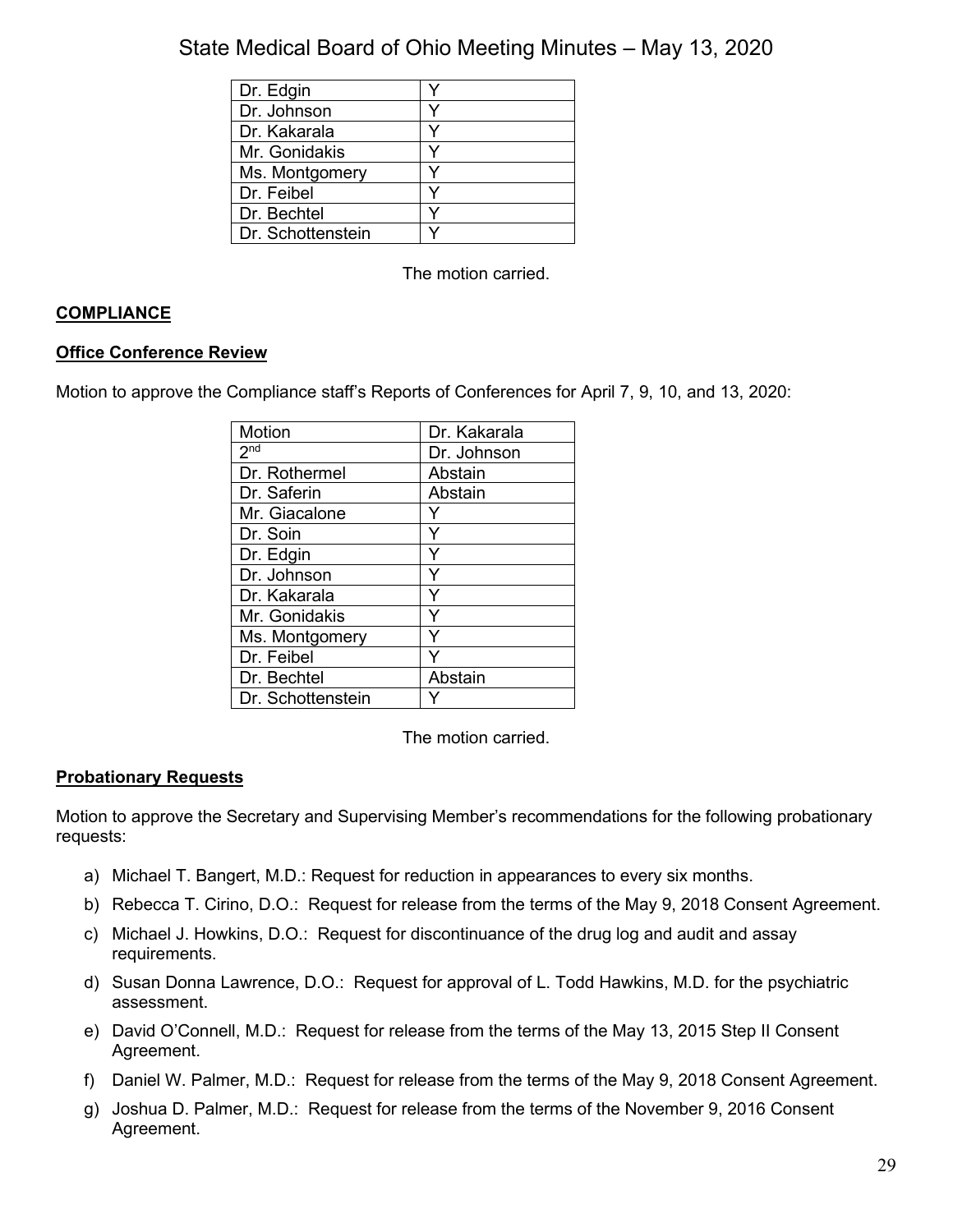h) Jaydutt Patel, M.D.: Request for acceptance of the drug test and recovery meeting monitoring completed by the PA PHP while the doctor resides in Pennsylvania; acceptance of the group therapy at St. Vincent Serenity to complete the aftercare requirement; approval of Rajendra Kattar, M.D. to serve as the monitoring physician; and determination of the frequency and number of charts to be reviewed.

| Motion            | Mr. Gonidakis |
|-------------------|---------------|
| 2 <sup>nd</sup>   | Dr. Kakarala  |
| Dr. Rothermel     | Abstain       |
| Dr. Saferin       | Abstain       |
| Mr. Giacalone     |               |
| Dr. Soin          |               |
| Dr. Edgin         |               |
| Dr. Johnson       | Υ             |
| Dr. Kakarala      |               |
| Mr. Gonidakis     |               |
| Ms. Montgomery    |               |
| Dr. Feibel        |               |
| Dr. Bechtel       | Abstain       |
| Dr. Schottenstein |               |

The motion carried.

### **ADJOURN**

Motion to adjourn:

| Motion            | Dr. Edgin   |
|-------------------|-------------|
| 2 <sup>nd</sup>   | Dr. Bechtel |
| Dr. Rothermel     |             |
| Dr. Saferin       | Y           |
| Mr. Giacalone     | Y           |
| Dr. Soin          | Y           |
| Dr. Edgin         | Ý           |
| Dr. Johnson       | Y           |
| Dr. Kakarala      | Υ           |
| Mr. Gonidakis     | Y           |
| Ms. Montgomery    |             |
| Dr. Feibel        |             |
| Dr. Bechtel       |             |
| Dr. Schottenstein |             |

The motion carried.

The meeting adjourned at 12:29 p.m.

We hereby attest that these are the true and accurate approved minutes of the State Medical Board of Ohio meeting on May 13, 2020, as approved on June 10, 2020.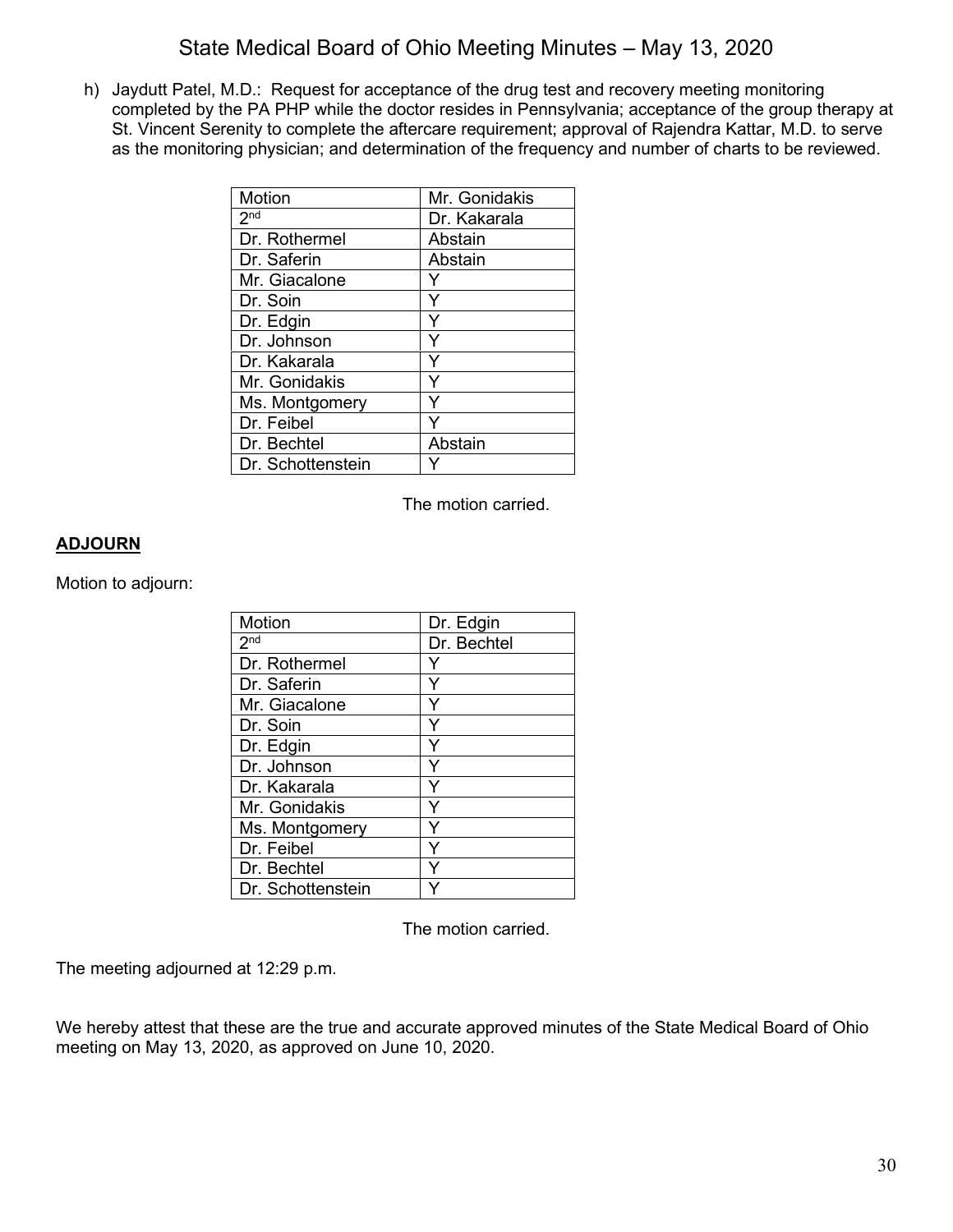(SEAL)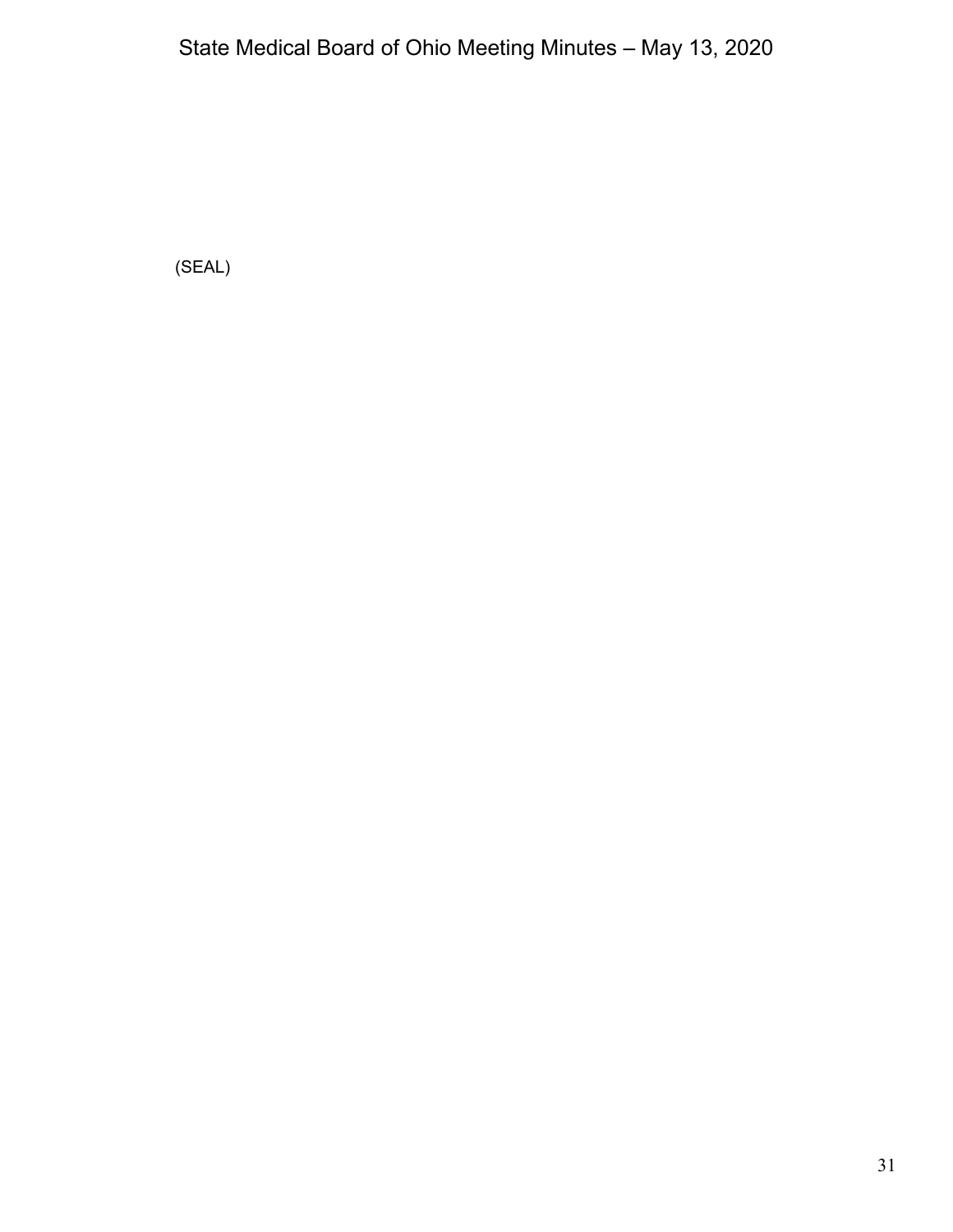

30 E. Broad St., 3rd Floor Columbus, Ohio 43215 (614) 466-3934 www.med.ohio.gov

#### **SEXUAL MISCONDUCT COMMITTEE MEETING May 13, 2020** – **via video conference**

#### **Committee Members Present:**

Michael Schottenstein, MD, Chair Robert P. Giacalone, JD, PhD Michael L. Gonidakis, Esq. Betty Montgomery

#### **Staff Present:**

Stephanie Loucka, Executive Director Stuart Nealis, Project Manager Tessie Pollock, Chief Communications Officer Benton Taylor, Board Parliamentarian Kimberly Anderson, Chief Legal Counsel

#### **Other Board Members Present:**

Richard Edgin, MD Kim Rothermel, MD Bruce Saferin, DPM Mark Bechtel, MD Jonathon Feibel, MD

Dr. Schottenstein called the meeting to order at 8:30 a.m.

#### **FSMB AUDIT UPDATE**

Ms. Loucka stated that she and Mr. Nealis have been working with the Federation of State Medical Boards' (FSMB) audit team to review the Board's processes for the handling of complaints, with a focus on the handling of sexual misconduct cases. The FSMB audit team includes FSMB staff members as well as people from other state medical boards. The FSMB audit team has reviewed extensive documentation and scheduled 30 to 60 minute interviews with members of the Board's staff, Dr. Rothermel, Dr. Saferin, and Dr. Schottenstein. The FSMB audit team expects to complete its report by the end of this fiscal year.

Ms. Loucka commented that the Board had accepted a bid of \$30,000 for the FSMB audit. However, the FSMB has cut out travel expenses and provided a further discount that brought the cost down to about \$15,000. Ms. Loucka stated that the FSMB has been very generous during this difficult time and that it has been an engaging process. The Board will have an opportunity to review the report before it is finalized.

Responding to questions from Committee members, Ms. Loucka stated that after the FSMB audit is complete, the Office of Budget and Management (OBM) will perform its own audit. Ms. Loucka was uncertain of what OBM will charge the Board for its audit.

### **VICTIM ADVOCATE TRAINING UPDATE**

Ms. Loucka stated that James Roach, the Board's Chief of Investigations, worked with the Ohio Victim Witness Association and scheduled a training tailored for the Medical Board. The training was a half-day webinar and included the Board's entire Investigation, Enforcement, and Legal sections. The training was part of the staff's continuing education on this topic and efforts to engrain it into the Board's culture. Ms. Loucka commented that Mr. Roach has done a great job working with local resources to schedule training for investigators during the downtime created by the COVID-19 pandemic.

Responding to Dr. Schottenstein's question about the Board's use of a victim advocate, Ms. Loucka stated that for a time the Board ran a pilot with two options for a victim advocate, one for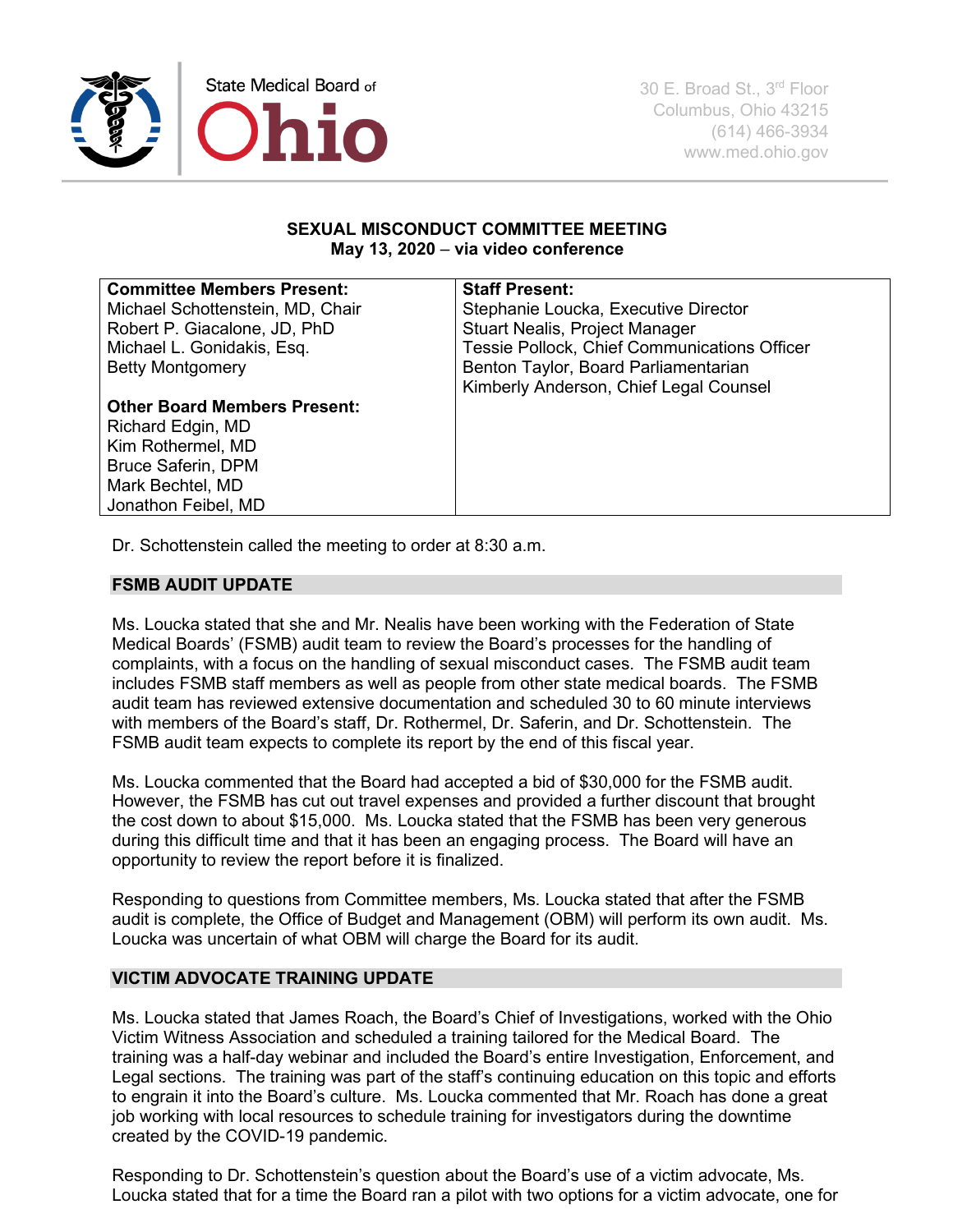external contractors and one for Board staff. It was determined that the Board staff was more comfortable with the continuity of utilizing an internal resource. Ms. Loucka commented that utilizing the internal resources of Board staff is not a perfect solution due to the uncertainty of staff structure and budget in the next fiscal year. However, under the internal staff model, it would be a dedicated resource that could be possibly be utilized by other boards on a costsharing basis. Ms. Loucka commented that external contractors are not an ideal situation because of a lack of continuity, uncertain availability, and the difficulty of working with a contractor in real time.

Ms. Loucka stated that this function must continue, so a staffing solution will be worked out for the next fiscal year.

#### **HISTORICAL CASE REVIEW**

Ms. Loucka noted that when the Committee last met two months ago, it did not seem that the historical case review was proceeding as quickly as the Board wished. At this time, work is progressing quite well. Cases are being sent to outside experts for review and the Attorney General's office has provided assistance.

Mr. Nealis stated that as of yesterday, the Board has been invoiced for just under \$85,000 by the external contract reviewers, who have completed 630 of the reviews which is 50% of all cases to be reviewed. Reviewers from the Attorney General's office reviewed 40 cases, representing 80 hours of logged time and a savings of about \$4,000 by the Board. Over the last four weeks there have been an average of 55 reviews per week; over the last eight weeks, there have been an average of 52 reviews per week. These number illustrate the increasing consistency of the Board's process. Mr. Nealis stated that barring any unexpected changes, the entire review will be complete by the end of August or perhaps September.

Mr. Gonidakis asked if it would be safe to assume that the project will be complete by the end of this year. Ms. Loucka replied that that would be a safe assumption.

Ms. Loucka briefly outlined the next phase for the reviewed cases, which will include a preliminary investigation to determine the next steps for each case. Some cases may require more thorough investigation, while other cases may be suitable to refer directly to enforcement. Some cases may also be referred to law enforcement, if appropriate. Ms. Loucka commented that the most complicated cases were done first, and this is why the average review time for each case continues to shrink as the project continues to less complicated cases.

Responding to a question from Mr. Giacalone, Ms. Loucka stated that an estimate of how many cases will move forward in this process should be available next month.

Responding to a question from Ms. Montgomery, Ms. Loucka stated that the Assistant Attorney General reviewers were from the Attorney General's Office of Health and Human Services.

#### **ADJOURN**

**Mr. Giacalone moved to adjourn. Ms. Montgomery seconded the motion.** All members voted aye. The motion carried. The meeting adjourned at 8:55 a.m.

Michael Schottenstein, MD